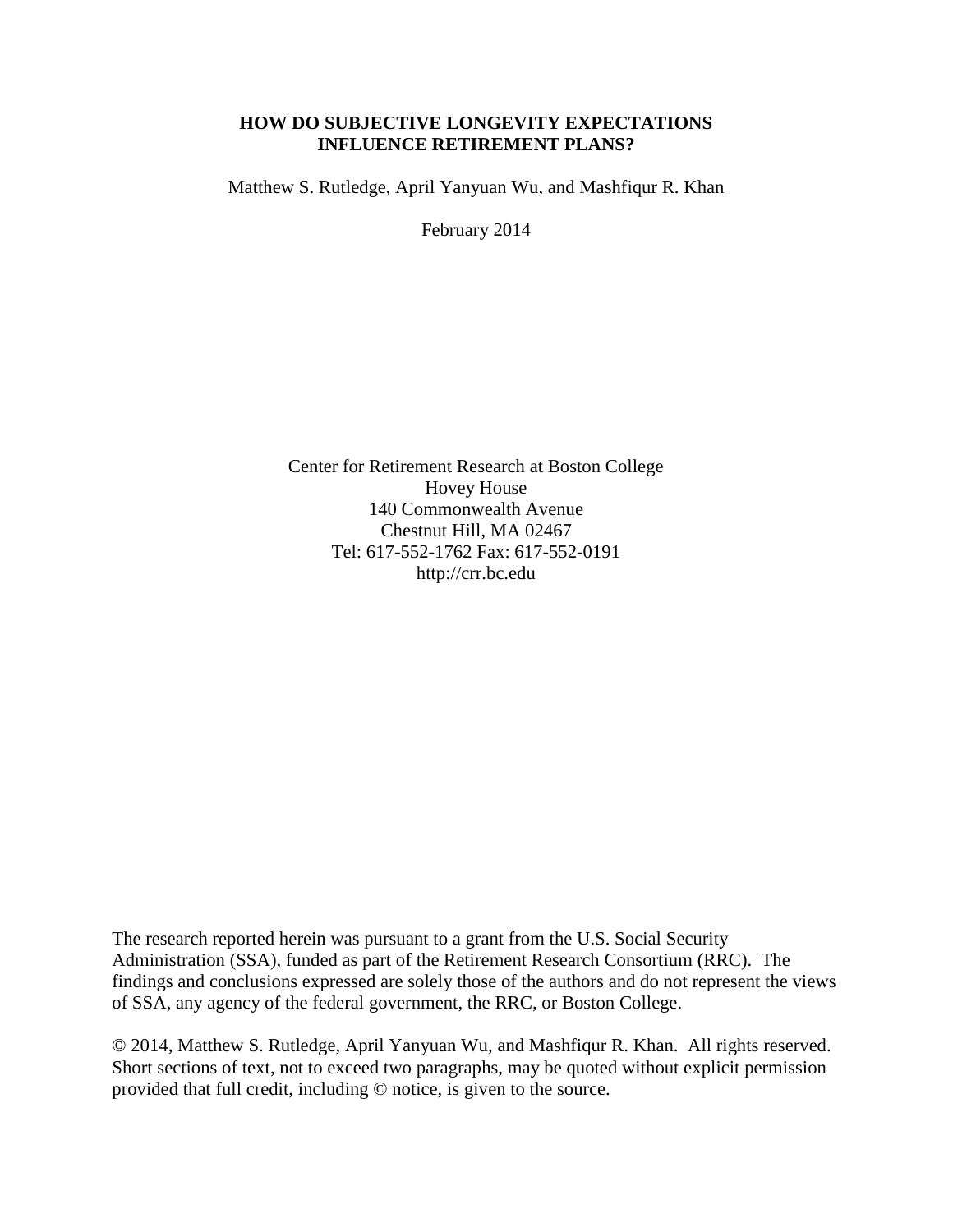#### **Abstract**

Increasing life expectancy has made working longer both more necessary and more possible, but the relationship between an individual's survival expectations and his planned retirement age is unclear in the existing literature. This study uses the *Health and Retirement Study* and an instrumental variables (IV) approach to examine how subjective life expectancy influences planned retirement ages and expectations of working at older ages, and how individuals update those expectations when they receive new information. The estimates in this paper suggest a large and statistically significant relationship between subjective life expectancy and retirement expectations: an individual who is one standard deviation more optimistic about living to age 75 has a greater probability of planning to work fulltime at 62 and 65 by 10 percent to 21 percent, respectively. Respondents who are more optimistic about their survival to age 75 or 85 also expect to work five months longer on average. We also find that *increases* over time in subjective life expectancy for a given individual are associated with increases in his planned retirement ages and expectations of working at older ages. Finally, actual retirement behavior also increases with subjective life expectancy, but the relationship is somewhat weaker. The results further our understanding of how survival and retirement expectations are "anchored" to the previous generation's experience and suggest how targeted efforts at increasing knowledge about rising life expectancy may increase the proportion of younger cohorts who decide to work longer.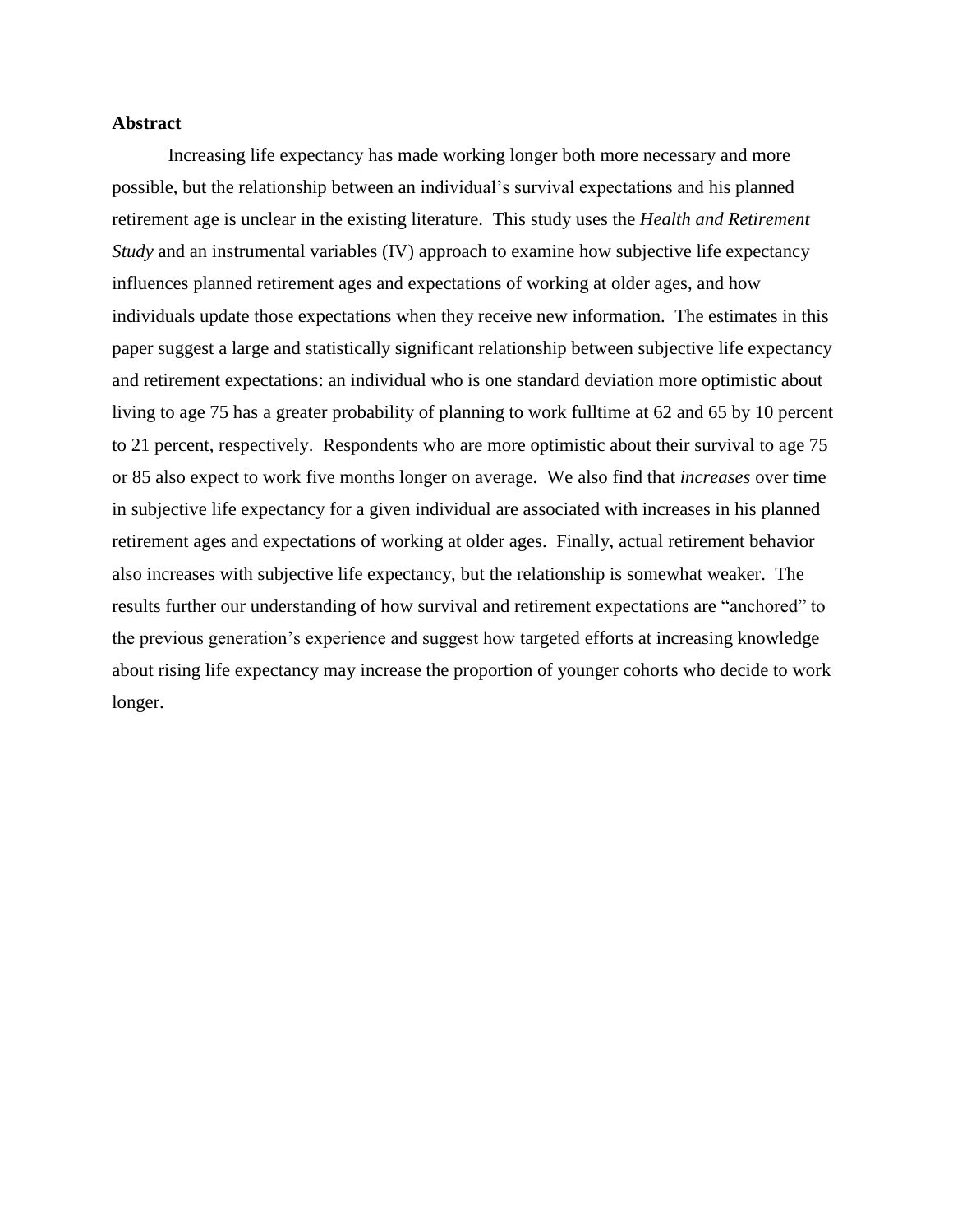#### **Introduction**

 $\overline{a}$ 

The rapid increase in life expectancy over the past several decades – remaining life expectancy for the 65-year-old male cohort has increased from 14.7 years in 1980 to 18.7 years in 2012 (U.S. Social Security Administration, 2012) – has changed the calculus behind Americans' retirement decisions. A longer retirement increases the funds needed to support one's lifestyle, but assuming healthy life expectancy has also increased, workers should be better able to continue working (Munnell and Sass 2008; Munnell, Soto, and Golub-Sass 2008).

An extensive literature has documented the ways in which financial incentives and health shocks have affected retirement expectations and the ability of older workers to continue working. But less attention has been paid to how information about the dramatic increase in longevity has been transmitted to individuals approaching retirement, altering their perceptions about their ability, willingness, and need to work at older ages. Using the *Health and Retirement Study* (HRS) and an Instrumental Variables (IV) approach, this study examines how subjective life expectancy influences planned retirement age and expectations of working at older ages, and how individuals update those expectations with new information.

Individuals who expect to live longer are expected to retire later, for at least two reasons. First, a longer life requires greater wealth to finance consumption (Chang 1991, Kalemli-Ozcan and Weil 2010). Second, greater longevity is likely associated with better health during one's working years, making continued work more feasible. But the literature examining the relationship between subjective longevity and retirement is not yet settled. Hamermesh (1984) finds no consistent evidence that longevity expectations explain the work effort at ages 55-70. Hurd, Smith, and Zissimopoulos (2004) find that only those who hold the lowest self-assessed probability of living to 85 are likely to retire early. O'Donnell, Teppa, and van Doorslaer (2008) show the opposite: those who are most pessimistic about their longevity are least likely to retire between waves using the English Longitudinal Study of Ageing. Bloom et al. (2006) find that subjective life expectancy (SLE) has little effect on the probability of working at any given time.<sup>1</sup>

Our study builds on this literature in two ways. First, we examine how the *change* in subjective life expectancy alters retirement plans, which the literature has not previously

<sup>&</sup>lt;sup>1</sup> Delavande, Perry, and Willis (2006), focusing on Social Security claiming rather than labor supply, find that subjective life expectancy is associated with a significant decrease in the probability of claiming at age 62.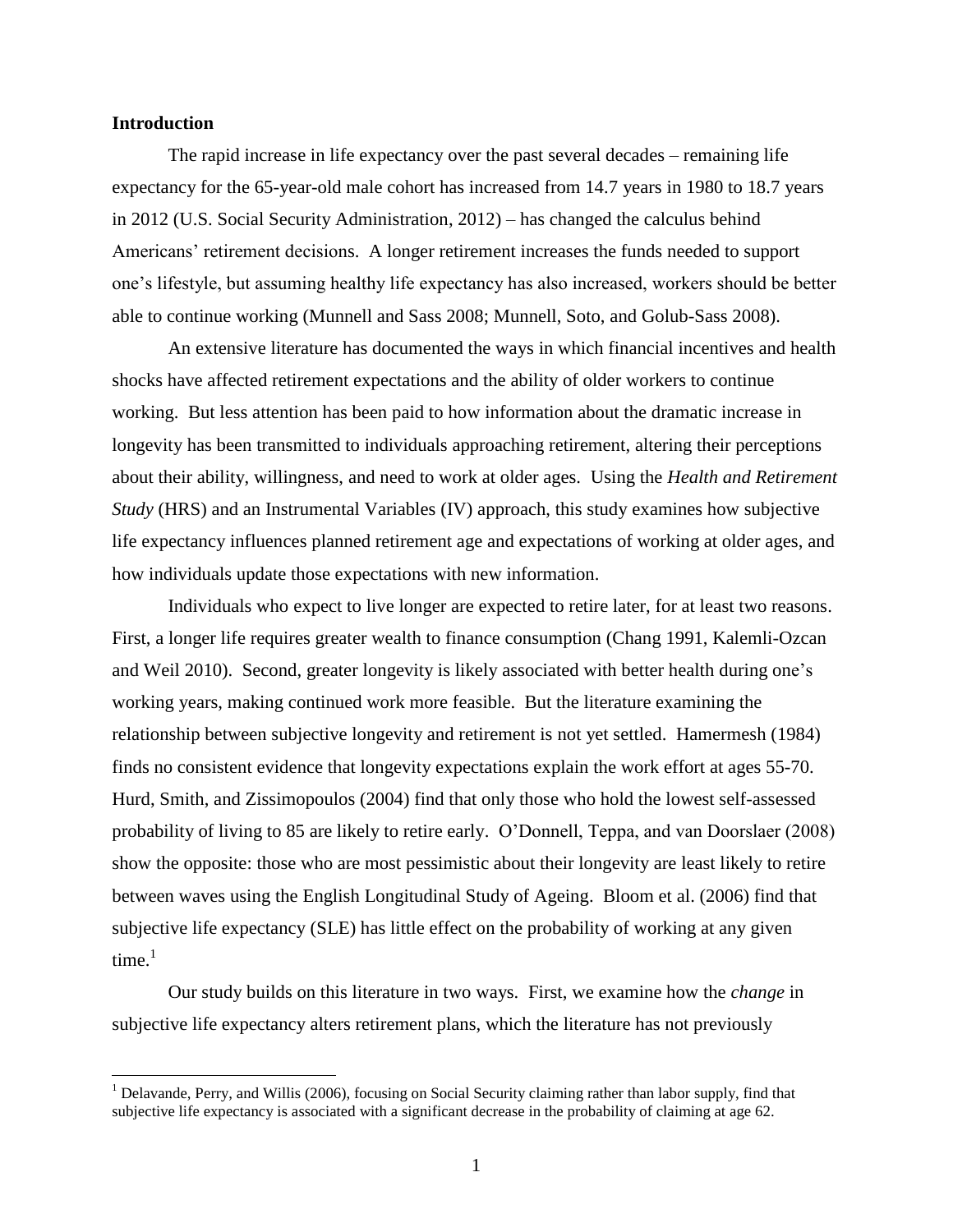explored. The study emphasizes how receiving new information about one's own mortality induces an individual to reconsider his retirement plan. Second, we compare the relationship between SLE and both *actual* and *expected* retirement behavior. Actual retirement behavior can deviate from plans for retirement when shocks arise: a new diagnosis or an acute medical episode, a job loss, the unexpected death of a spouse, or the need to care for a loved one. Retirement expectations – as expressed in survey questions about the age at which one expects to retire, or the probability one works to a milestone age – better reflect desired labor supply because they are set before these shocks occur. The only prior study to examine expected retirement age is van Solinge and Henkens (2009), for a smaller sample of Dutch workers.

Concerns remain, however, that the correlation between SLE and retirement plans may be driven by a third factor, such as optimism about life in general (and not just longevity). Moreover, the previous literature points out that SLE responses are bunched at focal points, leading to measurement error. We use an IV approach to address these issues, using lessons from the burgeoning literature on decision heuristics. Coming to grips with one's own mortality is unpleasant, and centering those expectations may be difficult given the secular trend in mortality. Behavioral economics suggests that in the face of a difficult decision, individuals start with a readily available answer and then "anchor" to that initial answer; that is, their subsequent answers depend on their initial answer (Tversky and Kahneman 1974). Hurd and McGarry (1995) suggest one's parents' experience serves as this anchor: the longer that parents lived (or are still living), the higher the individual's subjective life expectancy. For this reason, we use parents' current age or age at death instruments for SLE; this approach is also suggested by Bloom et al. (2006). In our dynamic analysis, parents' current ages or death ages serve the role of new information: when a parent survives to another benchmark age, the child likely increases his perceived chances of survival to that same age, and vice versa if the parent dies earlier; indeed, Hurd and McGarry (2002) report that subjective life expectancy decreases upon a parent's death. We use the variation in parents' survival or death between HRS interviews to explore whether the change in a middle-aged child's life expectancy is correlated with a change in retirement expectations.

The estimates in this paper suggest a large and statistically significant relationship between subjective life expectancy and retirement expectations. Respondents who are one standard deviation more optimistic about their survival to age 75 or 85 are 4 to 7 percentage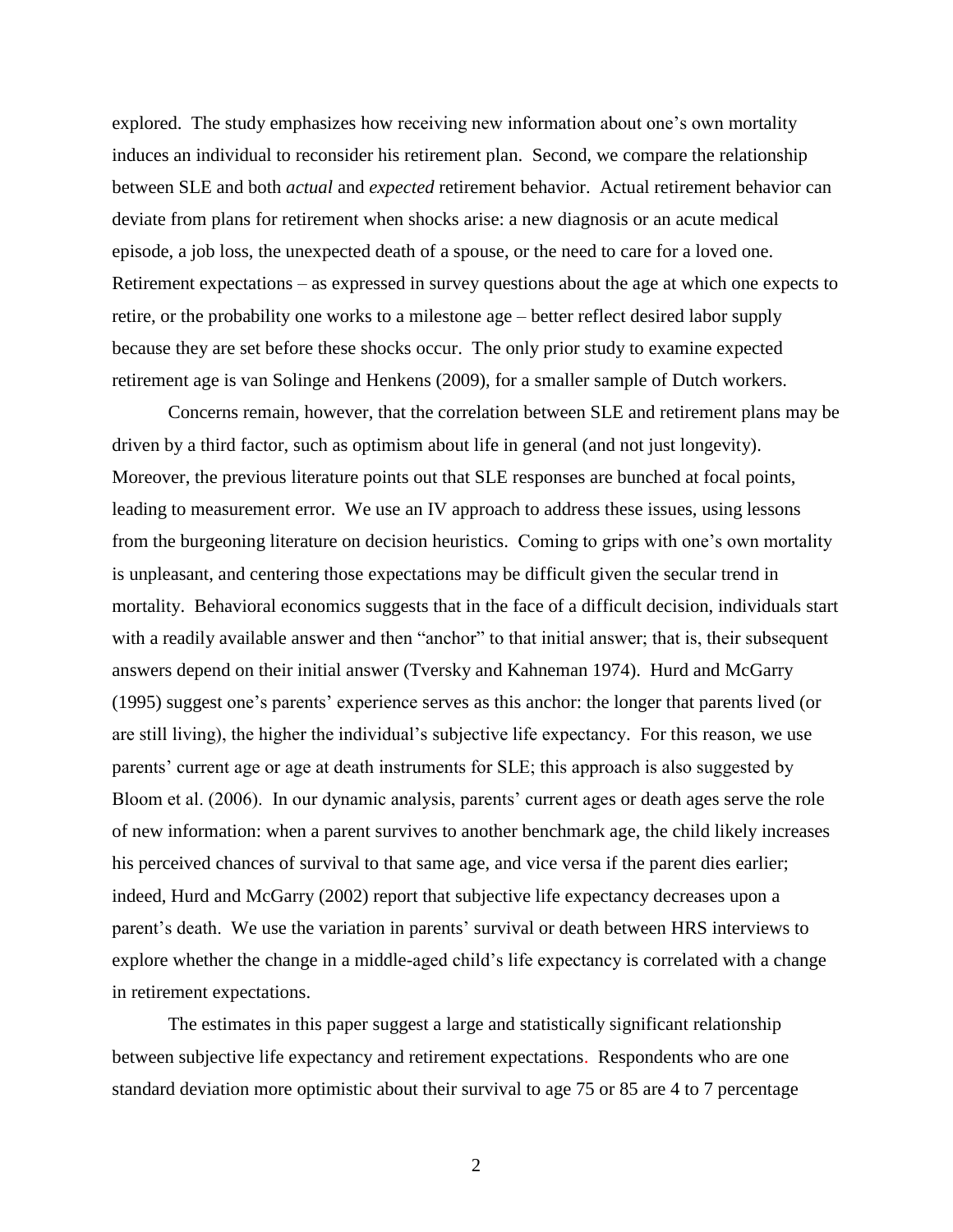points – or about 10 percent to 24 percent – more likely to be planning to work full time into their 60s, and they expect to work five months longer on average. To put these estimates in perspective, individuals of the highest tercile of the difference between SLE and OLE expect to work 4 months more than a median person, and 10 months longer than someone in the lowest tercile. These results are fairly consistent across specifications but are somewhat stronger for women. We also find that increases in SLE over time for a given individual are associated with increases in his planned retirement ages and planning to work at ages 62 and 65. Actual retirement behavior also increases with SLE, but the relationship is somewhat weaker, similar to previous studies.

These results further our understanding of the role of information and expectation formation on retirement decision-making. They suggest that further gains in the average retirement age will require not just continued gradual increases in longevity, but increases in longevity expectations. This emphasizes the role of information in communicating the risks of living "too long" relative to one's retirement savings.

#### **Data and Methodology**

 $\overline{a}$ 

 *Data and Sample.* This project uses the 1992-2010 waves of the HRS to examine the relationship between retirement plans and subjective life expectancy. The HRS is a longitudinal data collection effort begun in 1992 with a cohort of about 10,000 individuals between ages 51 and 61 (i.e., born between 1931 and 1941). Additional cohorts have been enrolled over time so that the survey includes 30,500 individuals in 2010 and can be weighted to be nationally representative of the population over the age of 50. Respondents are interviewed every two years.

For our primary analysis on expectations about retirement and working at older ages, the sample is restricted to individuals age 50 through 61, who are in the labor force and have nonmissing values for both retirement and longevity expectations.<sup>2</sup> Figure 1 summarizes the sample construction. Other than the age criterion, the exclusion of people from the labor force is the most restrictive criterion, eliminating 21 percent of the age-eligible sample. Retirement plans of those who are temporarily out of the labor force may still be of interest, but their expectations are

 $2$  Proxy interviewees and Social Security Disability Insurance (SSDI) recipients are excluded from our analysis. We exclude individuals who receive SSDI because they have very limited labor market attachment and are converted to retirement benefits at their FRA automatically, and thus the retirement expectation question is irrelevant.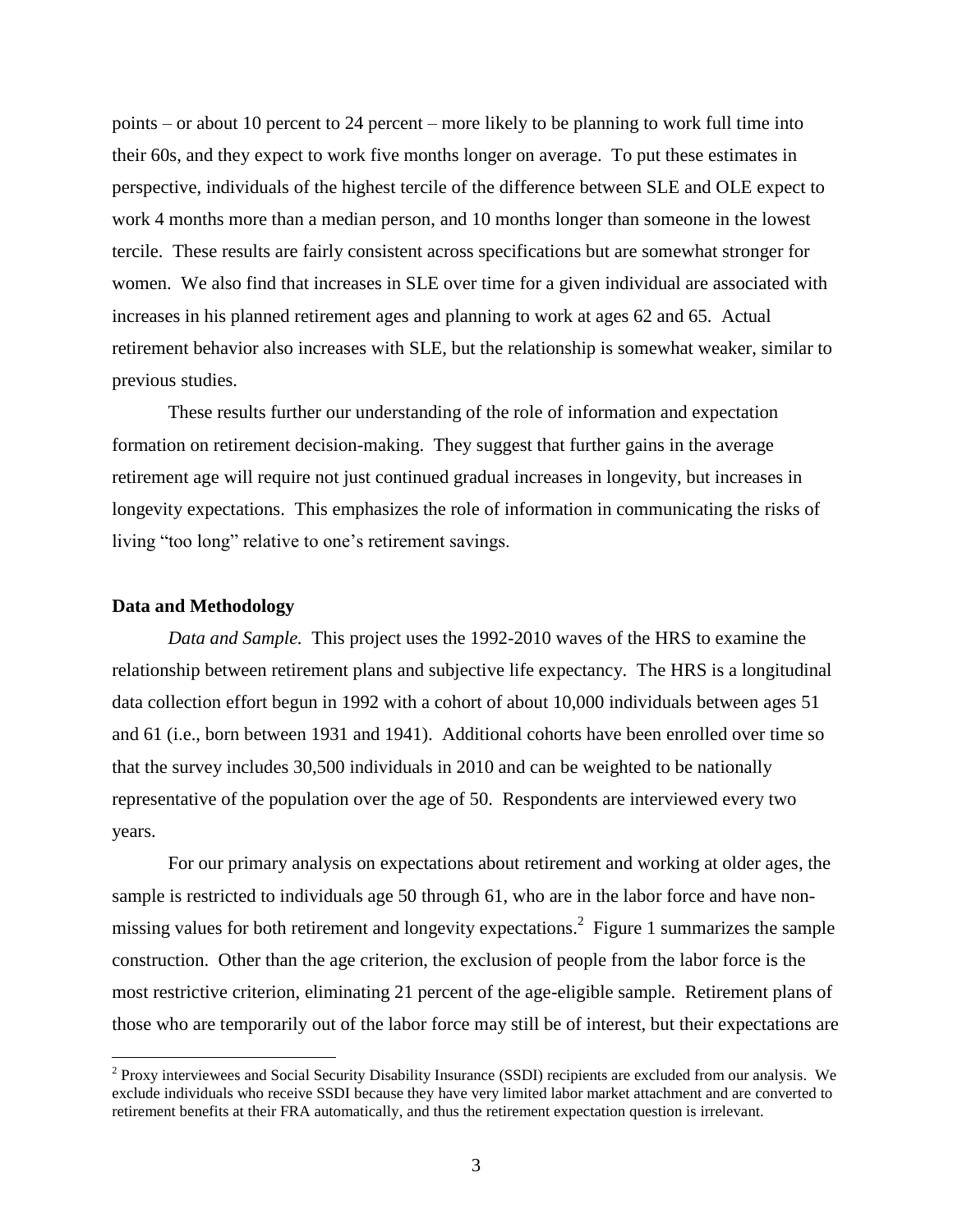not collected. Their exclusion may bias our sample toward those with later expected retirement ages, but when we compare the demographic and socioeconomic characteristics of HRS respondents in our sample to those who are excluded, we find mostly statistically insignificant differences, and even the few significant differences are of low magnitude.<sup>3</sup> These comparisons suggest that those who are missing retirement expectations are a random sample of relevant older individuals, at least with respect to observable characteristics.

We also examine the relationship between the SLE and actual retirement behavior, to test the hypothesis that subjectivity life expectancy is more highly correlated with retirement expectations because shocks may interfere with actual retirement. In these analyses, the sample is restricted to those respondents observed both before and after age  $62<sup>4</sup>$ 

 *Empirical Strategy.* When investigating retirement expectations, the study focuses on three outcome variables. The first outcome is based on answers to an HRS question about when the respondent plans to retire; the most common responses are ages 62 and 65, though other ages are also common.<sup>5</sup> We measure the expected retirement age using the respondent's age on the birth month of the year in which he plans to retire.<sup>6</sup> HRS also asks for the respondent to estimate his probability of working full-time at or after 62 (the Early Entitlement Age) and 65; these variables are our second and third outcome measures.

The key independent variable is a measure of longevity expectation. HRS asks each respondent their probability of living to ages 75 and 85.<sup>7</sup> The RAND version of the HRS standardizes these probabilities using the actuarial projections of longevity reported in the Vital Statistics life tables, by birth cohort and sex. The resulting measure is the difference between

 $\overline{a}$ 

 $3$  Sample selection results are available from the authors upon request.

<sup>&</sup>lt;sup>4</sup> The sample is further refined for each outcome variable. For the expected and actual retirement age regressions, the individual must have an observed retirement date. For the probability of working at age 62 or 65, the individual must be sampled at or after that age.

<sup>5</sup> Approximately 4.5 percent refuse to answer or do not have a plan, while 6.8 percent report that they will never retire. We exclude those who do not plan to retire from the analysis, but include them in the robustness checks by recoding their expected retirement age as age 70. The robustness tests show that this decision does not materially affect our results. We also top-code about 7.7 percent of individuals with retirement ages beyond 70 as retiring at 70; in robustness checks, the results are largely consistent using the non-top-coded expected retirement age.

<sup>&</sup>lt;sup>6</sup> We also estimate regressions that assume that the individual plans to retire in December of the expected retirement year reported; see robustness checks.

 $^7$  In HRS waves 5-7 the SLE question asks respondents under 62 about their probability of living to age 80 rather than 85. Normalizing the SLE using the OLE from the life table should capture most of the difference between waves asking about age 80 and waves asking about age 85, but we drop these waves from the analysis. The sensitivity analysis, however, shows that our results are robust even if we include these 3 waves in the sample.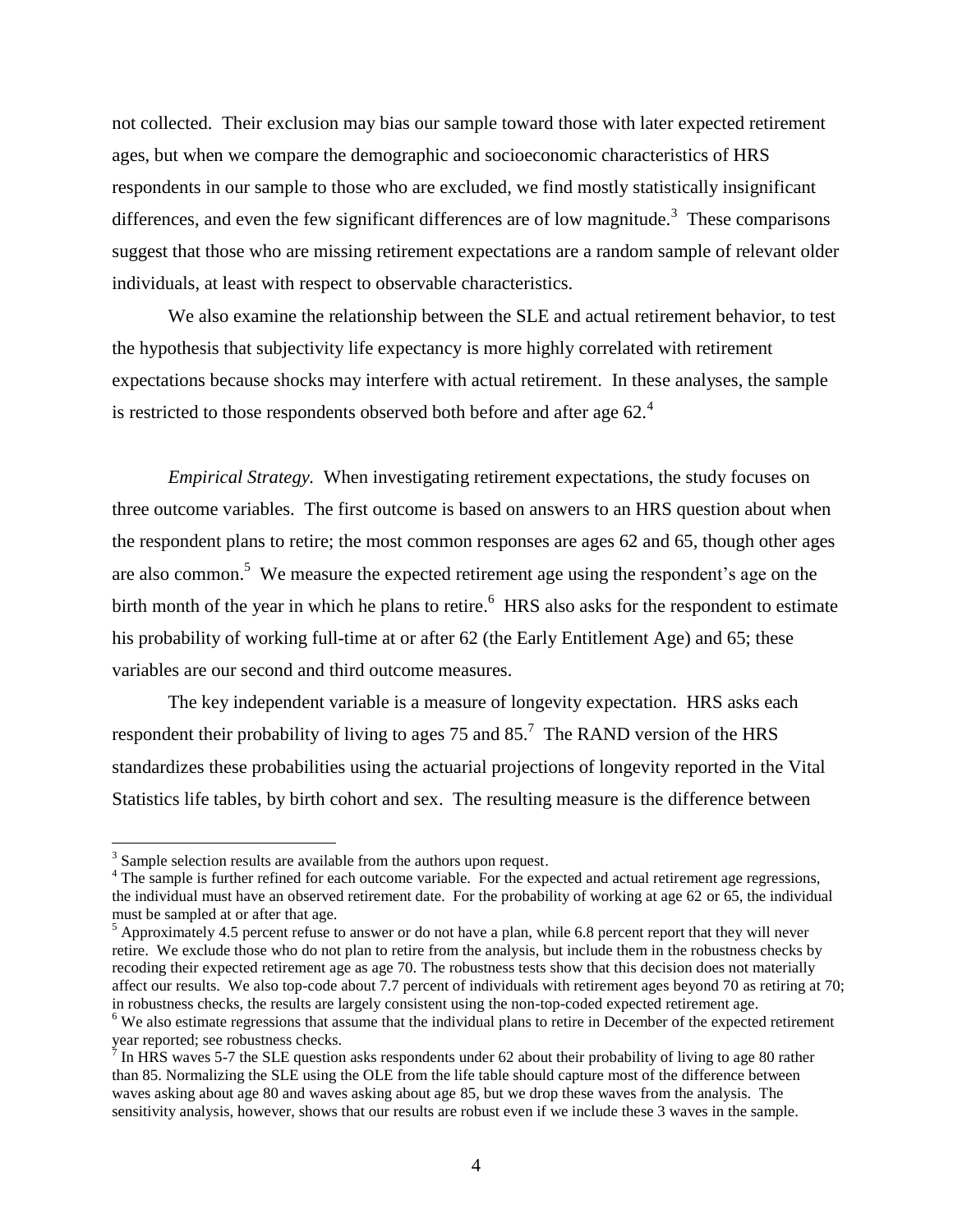subjective and objective life expectancy (OLE): a value greater than zero indicates the individual has a higher probability than his average peer of living to the given age; a value less than zero indicates a more pessimistic expectation. This standardization accounts for both the differing expectations by age – a 62-year-old is likely to have a more accurate view of his probability of reaching age 75 than a 51-year-old – and the secular trend toward longer lives. Our preferred specification uses the standardized version of each variable (separately), but we also report results that use the SLE by itself.

The concern with both subjective life expectancy and its standardized version is classical measurement error which leads to attenuation bias in the estimation: respondents sometimes report a higher probability of living to 80 than 75, and focal points like 0, 0.5, and 1 dominate the probability values (Hurd and McGarry 1995; Hurd, McFadden, and Gan 1998; Bassett and Lumsdaine 2001; Bloom et al. 2006). We adopt the instrumental variables (IV) model suggested by Bloom et al. (2006), in which parents' current ages or ages at death as instruments for SLE. Hurd and McGarry (1995) show that SLE is highly correlated with parents' death ages, so the instrument is likely to be strong. In a follow-up study, Hurd and McGarry (2002) also find that the death of a parent of the same sex has a larger impact on SLE than the death of a parent of the opposite sex; our model allows for this difference by controlling for ages of the same-sex and opposite-sex parents separately.<sup>8</sup>

Further, the IV approach helps address endogeneity concerns. If some unobserved factors are correlated with both the SLE measure and with retirement expectations, then endogeneity may arise. For instance, a generally optimistic person may overestimate his life expectancy as well as his working horizon. In such cases, ordinary least squares (OLS) would be biased towards a positive value. The validity of using parents' current ages or ages at death as instruments relies on the fact that each parent's longevity should impact middle-aged childrens' retirement expectations only through the channel of the offsprings' SLE.

 $\overline{a}$ 

<sup>&</sup>lt;sup>8</sup> There is little consensus in the literature on the effects of parents' longevity on their children's mortality. Vandenbroucke et al. (1984) and Van Doorn and Kasl (1998) find no correlation between the number of parents which a middle-aged person still has alive and that person's longevity. On the other hand, Goldberg et al. (1996) find that parental survival to age 75 increases the probability that 50 year olds survive to age 75. A recent paper of Portner and Wong (2013) also finds strong evidence that individuals with longer-lived parents exhibit lower mortality risk using the HRS data, even after controlling for health and behavioral variables of the offspring.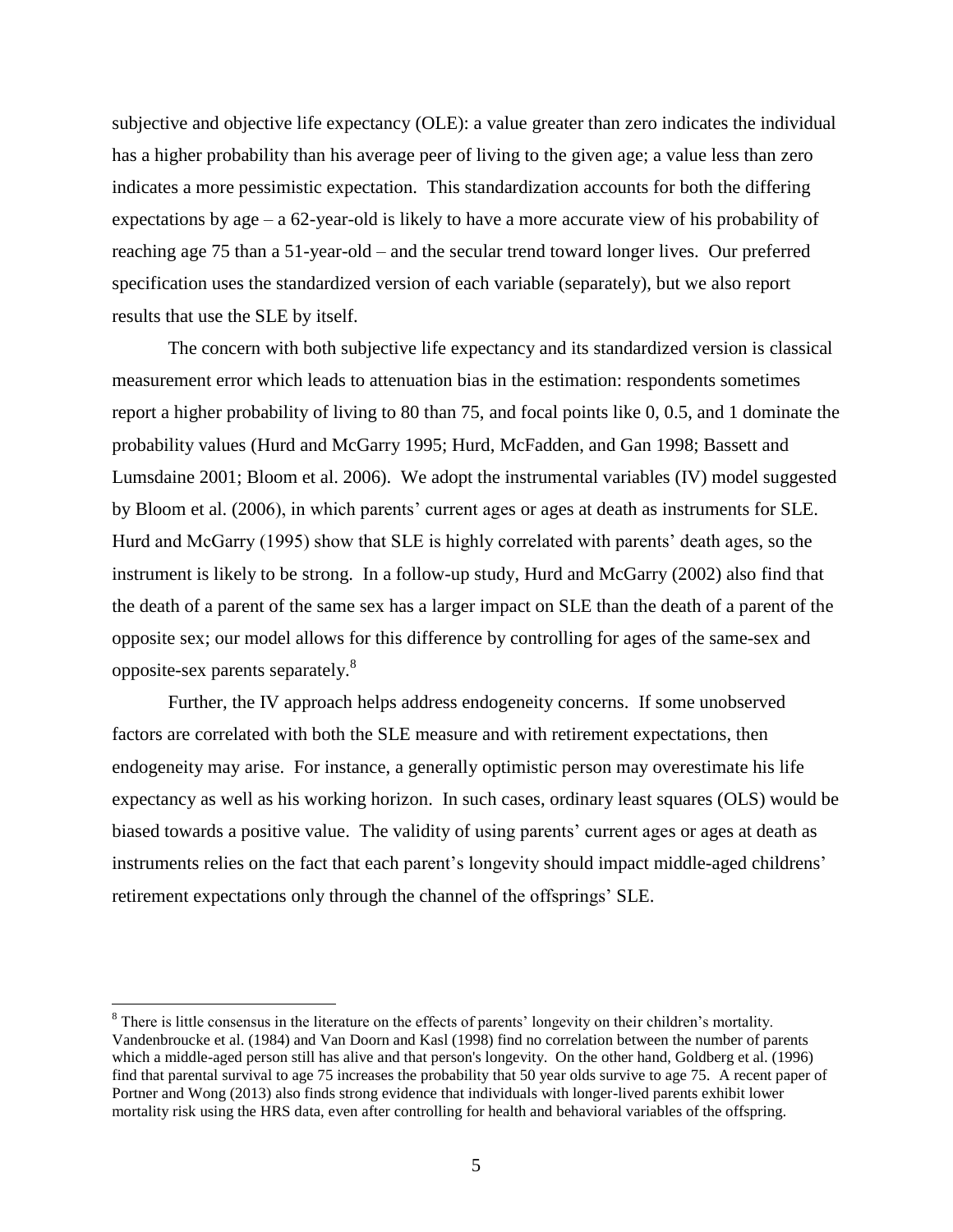The first set of econometric models examine retirement expectations in a static framework: what is the relationship between retirement expectations and SLE? The functional form of the reduced form regression is:

$$
RetExp_{it} = \alpha_0 + \alpha_1(SLE_{it} - OLE_{it}) + \gamma X_{it} + \varepsilon_{it}
$$
\n<sup>(1)</sup>

where  $RetExp$  is the retirement expectation measure and (SLE-OLE) is the difference between subjective life expectancy and objective life expectancy for person *i* in HRS wave *t*. For all outcome variables, the model is linear: OLS for the expected retirement age and the probability of working full-time at or after 62 and 65.<sup>9</sup>

In one model, we estimate the extent to which the evolution of subjective life expectancy over time, particularly upon receiving new information about one's own mortality, induces an individual to reconsider his retirement plan. This "updating" model, which exploits the longitudinal nature of the data set, includes individual fixed effects (FE) in order to capture timeinvariant unobservable characteristics that might be correlated with the participation decision. The specification takes the following form:

$$
RetExp_{it} = \beta_0 + \beta_1(SLE_{it} - OLE_{it}) + \gamma X_{it} + \psi_i + \varepsilon_{it}
$$
 (2)

where  $\psi_i$  is the unobserved time-invariant individual fixed effect.

 $\overline{a}$ 

To examine the causal relationship between retirement expectations and SLE, we estimate a Two Stage Least Squares (TSLS) model with parents' longevity as instruments. While the individual fixed effect model takes into account time-invariant individual unobservable heterogeneity**,** the IV model has the advantages of accounting for time-varying unobservables and measurement error in SLE.

The first stage estimates the effect of parents' longevity on SLE:

 $9$  Given that the mean of the probability of working is 0.39 and thus not close to zero or one, the linear probability model likely does not differ substantially from a probit or logit specification. The expected retirement age is fractional: someone who expects to retire at age 64 and is born in March would be assigned the value of 64.75, as they would be 64 and 9 months in December of that year. The standard errors are clustered at the individual level.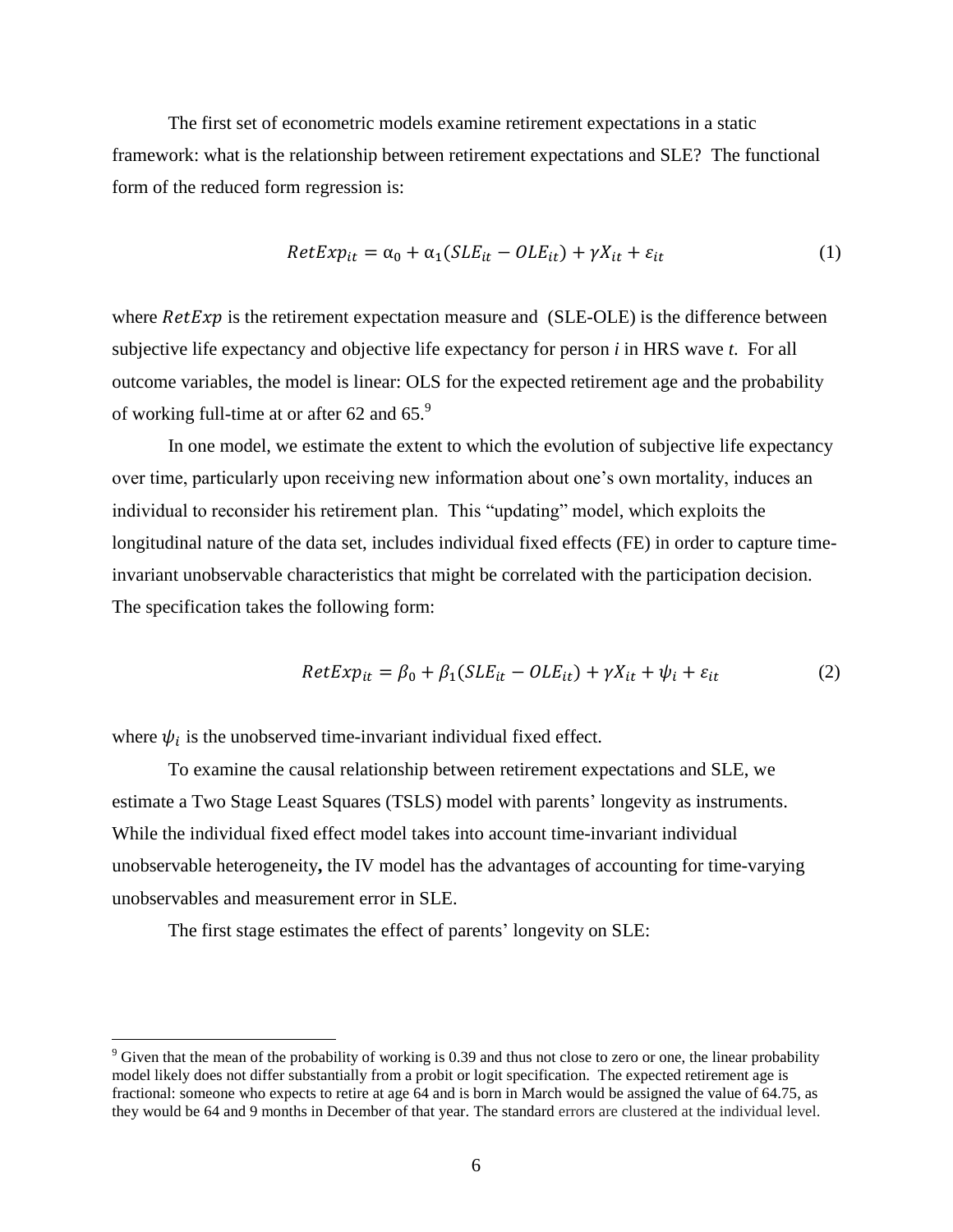$$
(SLE_{it} - OLE_{it})
$$
  
=  $\delta_0 + \theta_s \text{Alive}_{st} + \theta_o \text{Alive}_{ot}$   
+  $\sum_{j=1}^{3} [\lambda_{sj} \text{Alive}_{st} \text{AgeCat}_{jst}$   
+  $\eta_{sj} (1 - \text{Alive}_{st}) \text{AgeCat}_{jst}$   
+  $\lambda_{oj} \text{Alive}_{ot} \text{AgeCat}_{jot}$   
+  $\eta_{sj} (1 - \text{Alive}_{ot}) \text{AgeCat}_{jot} + \xi X_{it} + v_{it}$ 

and the second stage substitutes  $(SLE_{it} - OLE_{it})$  for  $(SLE_{it} - OLE_{it})$  in equation (1).<sup>10</sup> The first stage uses a set of instruments that includes indicators for whether the same-sex ( $Alive_{st}$ ) and opposite-sex ( $Alive_{ot}$ ) parents are still alive, and separate categorical variables for their ages conditional on either being alive or dead by wave *t*, as well as the vector of exogenous variables . Whether the IV estimate is bigger or smaller than the OLS estimate is an empirical question. On the one hand, correcting for the positive bias of the OLS due to endogeneity concerns leads to smaller IV estimates. On the other hand, the IV estimates may be larger than the OLS estimates due to the presence of classical measurement error (e.g., Hyslop and Imbens 2001).

The vector  $X$  includes a full set of personal and family characteristics that previous studies have found to affect the retirement decision (e.g., Haider and Loughran 2010). These include basic demographics, such as marital status, sex, race and Hispanic origin, educational attainment, and region of residence, household income and wealth quintiles, and an indicator for the number of children throughout one's fertility history (three or fewer versus four or more). We include indicators for working in a blue-collar industry and being self-employed, having defined benefit or defined contribution pension plans, and the national unemployment rate in the survey year, to capture current working conditions.  $X$  also includes an indicator for whether the individual has a financial planning horizon of greater than "the next few years." As risk preference may affect retirement expectations, we include categorical variables for risk tolerance, omitting the most risk averse category. Finally, all models include age dummies and dummies for cohorts grouped together by FRA. The FRA cohort dummies will capture the framing effect

 $\overline{a}$ 

 $10$  The fixed effects in an IV model soak up much of the variation and lead to insignificant results, which are not reported here.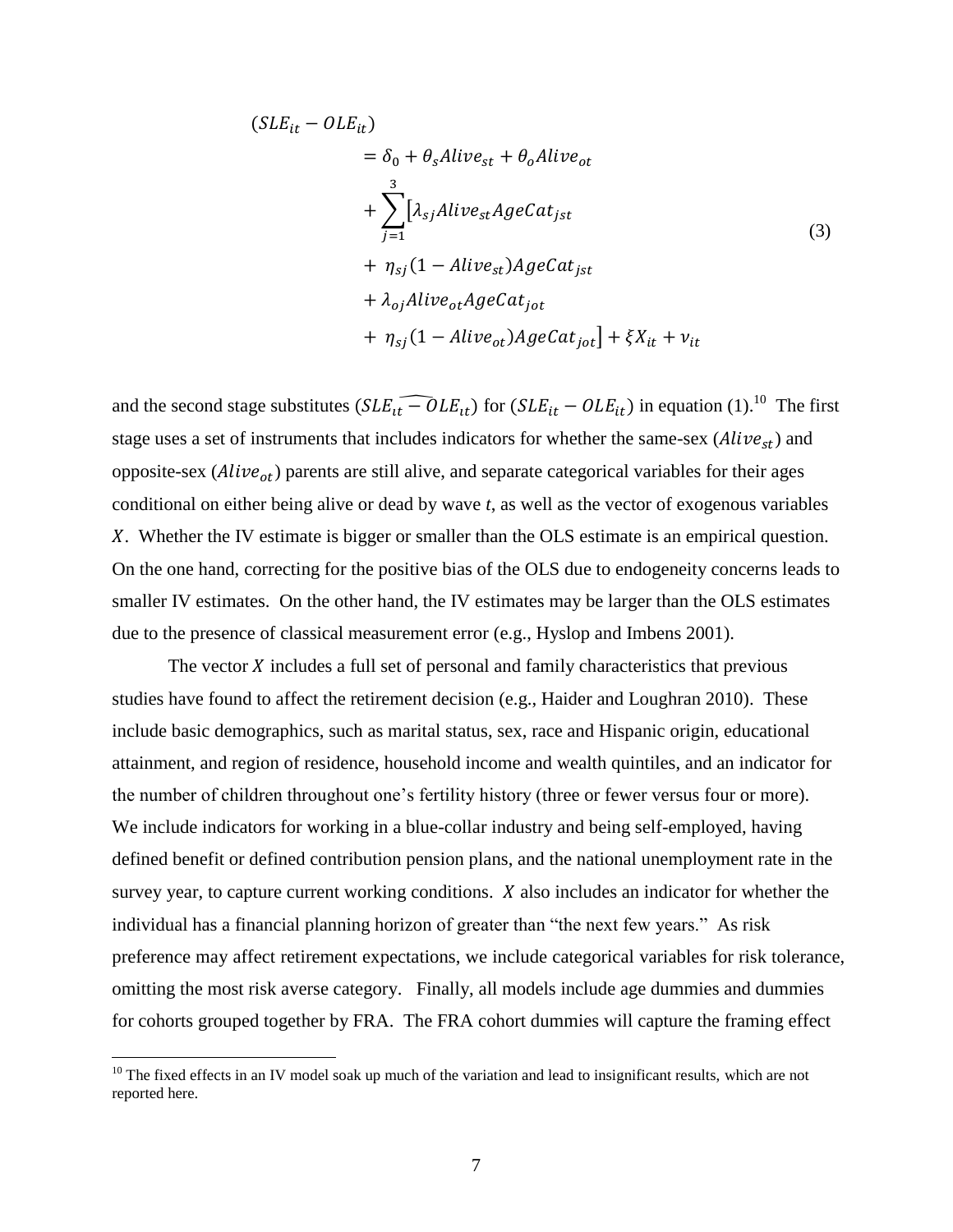of focal retirement ages provided by Social Security program parameters (Behaghel and Blau 2013).

Because retirement is often related to health insurance coverage (Gruber and Madrian 1995), we include variables that summarize one's current health coverage: indicators for the source of health insurance (own employer, government, spouse's employer, and other private) and an indicator for the availability of retiree health insurance.  $\chi$  also includes a comprehensive list of health status and health behavior variables: an indicator for reporting fair or poor health, an indicator for reporting any limitations in the Activities of Daily Living module, separate indicators for whether the individual has high blood pressure, diabetes, cancer, lung disease, heart disease, stroke, arthritis, and psychological problems, and variables that capture smoking history and drinking habits.

As couples generally prefer to synchronize their retirements (e.g. Coile 2004), we include controls for spouse's age, work status, and pre- and post-retirement health insurance coverage. Given the instrument is the presence of living parents and their age, conditional on their mortality status, we also control for ways in which one's parents might directly influence retirement behavior. Over the long run, parents may affect adult children's retirement decisions through their own socioeconomic status and financial knowledge; to proxy for these factors, we control for each parents' educational attainment. In the more immediate run, assisting a parent with lifestyle and health needs decreases the net benefits of working, making early retirement more likely (van Houtven, Coe, and Skira 2013); we therefore include an indicator for any time spent caring for a parent or parent-in-law, and an indicator for having siblings, to reflect the potential to share the caregiving role.

Retirement expectations and their relationships with SLE may differ by gender, because of differing attachment to the labor force. As in Haider and Loughran (2010), we estimate each equation separately for men and women.

### **Results**

*Summary Statistics.* Table 1 reports the summary statistics (means and standard deviations) for the full sample, using the values from each person's first wave in the sample. The expected retirement age is 63.1. The average probabilities that the respondent gives for working full time are 48 percent at age 62 and 28 percent at age 65. On average, 68 percent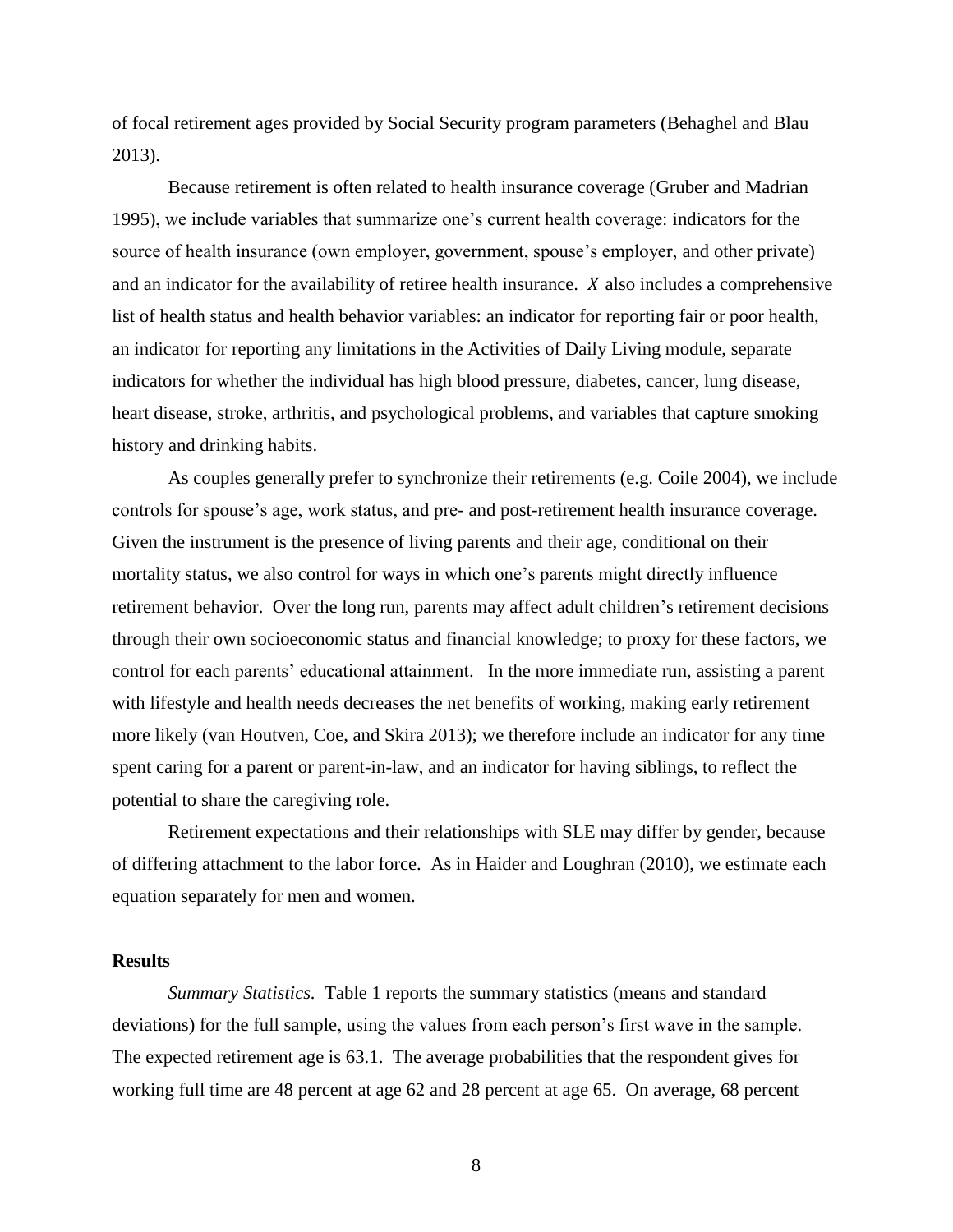expect to live to at least age 75, and 47 percent expect to live until at least age 85. The former expectation is close to the objective life tables, as shown by a mean difference between SLE and OLE of just below zero, -2.25 percentage points. The latter expectation, however, differs from the OLE by slightly more, but in this case is optimistic: the average respondent is 5.22 percentage points more optimistic than his actuarial projection.

Table 1 also summarizes the within-individual variation for the outcome variables and subjective life expectancy measures, which is useful for evaluating the magnitude of the fixed effects estimates. We observe an evolution of expectations within individual over time, with a within-individual standard deviation of expected retirement age of 1.6 years, and withinindividual standard deviations of 33.71 and 19.21 for the probabilities for working full time at age 62 and 65, respectively. Over time, individuals also update their SLE, as the withinindividual variation in the SLE measures is sizeable.

Table 1 displays the mean for each instrumental variable, based on the respondents' parents' mortalities. In the full sample, 37 percent of respondents have a living parent of the same sex, and 35 percent of parents of the opposite sex are still living; in each case, the plurality of respondents' parents is between ages 75 and 85. The death ages for parents who have passed away are evenly distributed between ages 66-75 and older than 75.

The other three columns in Table 1 report summary statistics for three terciles of the difference between SLE and OLE for age 75, to examine the unconditional relationship between retirement expectations and subjective life expectancy. Longevity expectations vary greatly across these terciles. Only 37 percent of individuals in the least-optimistic tercile expect to live to 75, half of their OLE of about 71 percent (36.68 plus 34.27). In the most optimistic tercile, individuals are about 26 percentage points more optimistic than their OLE of 94.5 percent. The means of the outcome variables by tercile indicate a correlation between SLE and retirement expectations: the expected retirement age and the probability of working full time at or after 62 and 65 all monotonically increase with longevity expectations, though the correlation between expected retirement age and SLE seems fairly small.

*Main Results.* The first stage results for predicting SLE from parents' age in life and death are reported in Table 2. The set of instruments (including exogenous regressors) has an Ftest of 15.9 for the age-75 expectation regression (left columns) and 14.0 for the age-85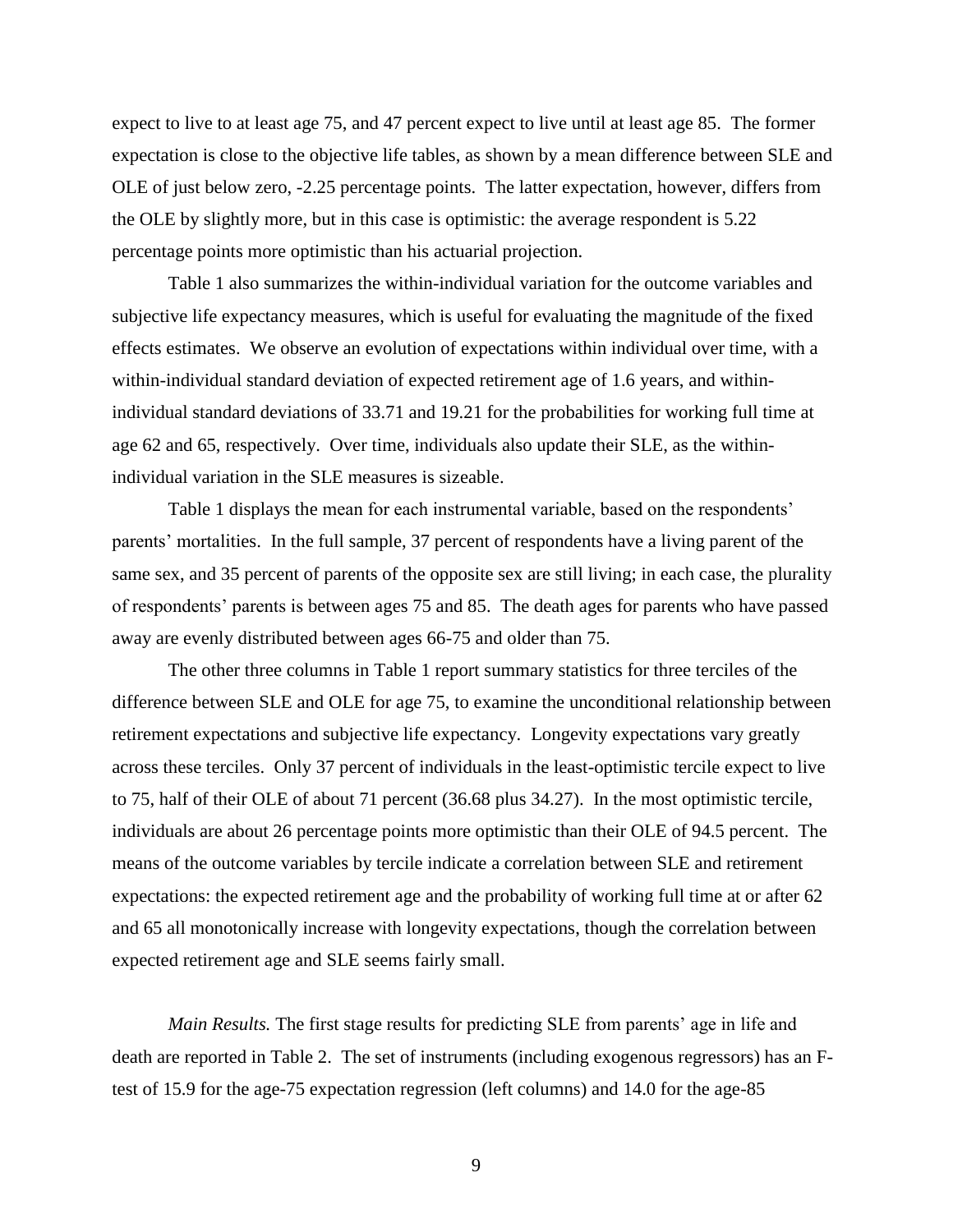expectation regression (right columns), rejecting the null of weak instruments. Furthermore, the Hansen J test statistic indicates that the instruments are uncorrelated with the error term in the regression of interest and are therefore appropriately excluded from the second stage.

As expected, the strongest predictors of subjective life expectancy are the indicator of the same-sex parent being currently alive and the indicators for the age at death for the parent of the same sex, while the age of living parents of either gender are mostly insignificant. The first stage indicates that subjective life expectancy is lowest among people whose same-sex parent died between 51 and 65, which almost entirely coincides with our sampling window, suggesting that the parents' experience at the respondents' current age is most relevant to their behavior in the near term. Interestingly, a parent dying at a younger age (50 or less) is associated with a greater probability of living to 75 or 85; respondents may write off these deaths as "flukes" or accidental.

Table 3 reports the results from regressions where the expected retirement age is the outcome variable. Two sets of regressions are displayed: the first set of three columns controlling for longevity expectations  $(SLE-OLE)$  at age 75, and the second set of three columns controlling at age 85. In each set, the first column reports the results from an OLS model (estimating equation 1); the second column is from an individual fixed effects model (estimating equation 2); and the third column is from an IV model without individual fixed effects (estimating equation 3).

The key variable (top line) in the second stage is the difference between subjective and objective life expectancy to either age 75 or age 85. In both cases, the OLS estimate is positive and highly statistically significant. The FE model is also statistically significant, though the magnitude is roughly 30 to 40 percent of the OLS estimate. The IV model's estimates are of larger magnitude than either the OLS or FE and are also statistically significant. This finding of a larger IV estimate fits the pattern of classical measurement error.

Though standardizing the subjective life expectancy measure with the actuarial expectation reduces concerns about longevity differences by age and secular trends in longevity, the coefficient on this difference can be difficult to interpret. From Table 1, the standard deviation of the standardized age-75 expectancy is 27.75, while the age-85 expectancy is nearly 31.75. Therefore, a one-standard-deviation increase in the subjective life expectancy to age 75, relative to the individual's objective longevity, is associated with an increase in the expected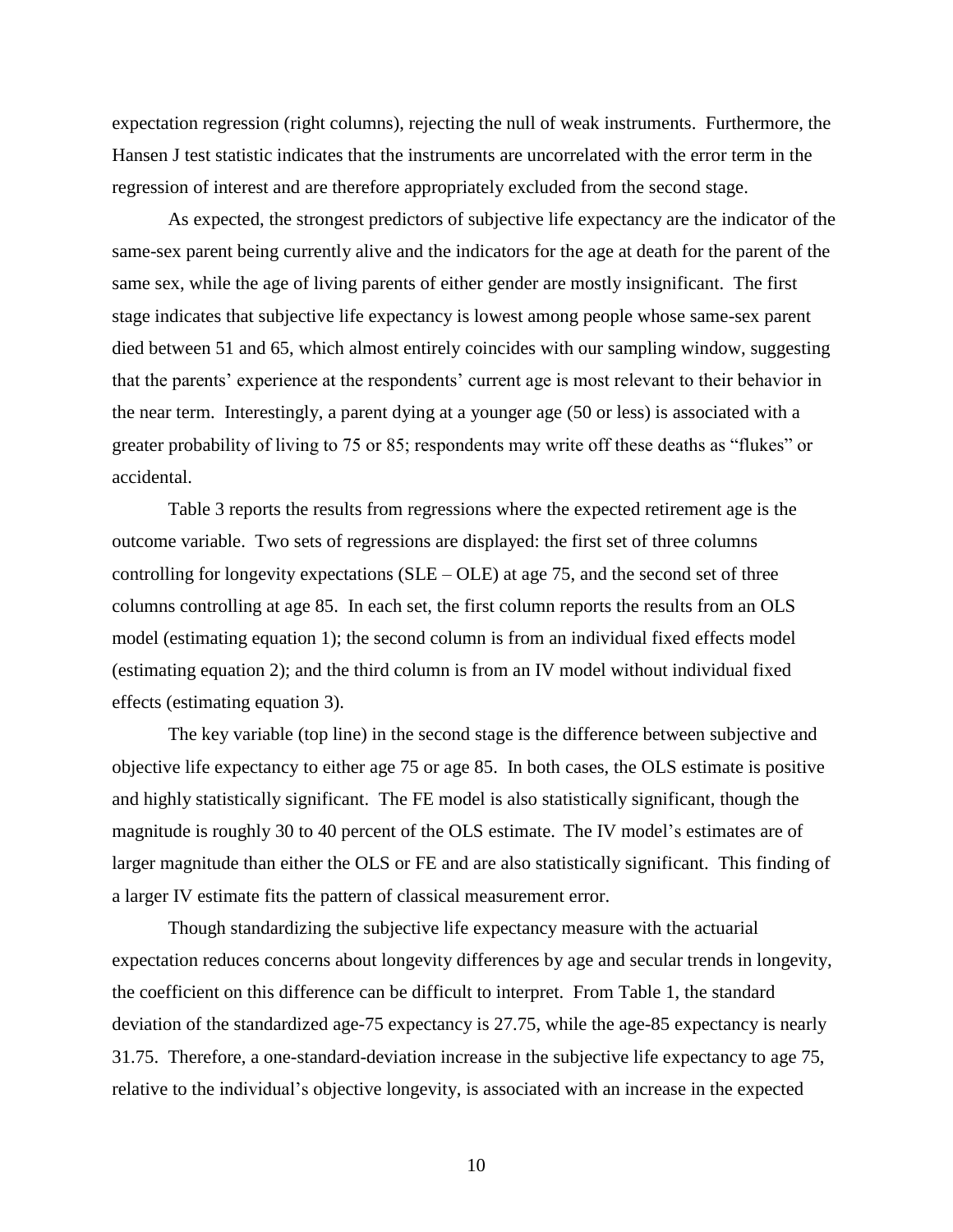retirement age of 0.19 years, or about 2.3 months, according to the OLS estimate, and 0.39 years, or 4.7months, according to the IV estimate. The magnitudes are similar for standardized subjective expectancy of living to 85: a one-standard-deviation increase is associated with retiring between 2.6 and 4.6 months later. According to the FE model, as SLE evolves, individuals update their planned retirement ages: a one-standard-deviation increase in the withinindividual subjective life expectancy to age 75, relative to OLE, is associated with an increase in the expected retirement age of 0.03 years, or about 0.4 months.

The summary statistics by tercile also aid in evaluating the magnitude of the estimates. Individuals in the highest tercile of the difference between SLE and OLE are about 25.1 percentage points more optimistic about living to age 75, relative to their actuarial projection, than someone in the middle tercile, and 60.6 percentage points more optimistic than someone in the least-optimistic tercile. Our IV estimates suggest that these highly-optimistic individuals expect to work 4 months more than a person around the median, and 10 months more than those of the most pessimistic tercile.

The relationship between other variables and expected retirement age are largely in line with other studies (Appendix Table 1). Women, Hispanics, blue-collar workers, those with higher incomes and wealth, those with retiree health insurance and DB pensions, and those in worse health expect to retire earlier. A retired spouse, especially if he or she has employersponsored health retiree insurance before and after retirement, is also associated with earlier retirement. Whites, the divorced, the higher educated, the uninsured, the self-employed, those with moderate risk tolerance, and those with a spouse who is unemployed or in poor health expect to retire later. These estimated correlations are almost identical in magnitude and significance across specifications.

Table 3 reports the estimated coefficients only for the subjective life expectancy variable for all three outcomes: the expected retirement age (repeated from Table 2) and the expected probabilities of working full time at or after ages 62 and  $65<sup>11</sup>$  As with expected retirement age, the estimates for working full time at older ages are positive: a greater perceived probability of living to 75 or 85 is associated with a higher expected probability of working full time at 62 and 65. As in Table 2, each FE coefficient is smaller than the OLS coefficients while each IV coefficient is slightly larger than the OLS coefficient, though we cannot reject the null that they

 $\overline{a}$ 

 $11$  Other coefficients are similar in sign and significance to the results in Table 2.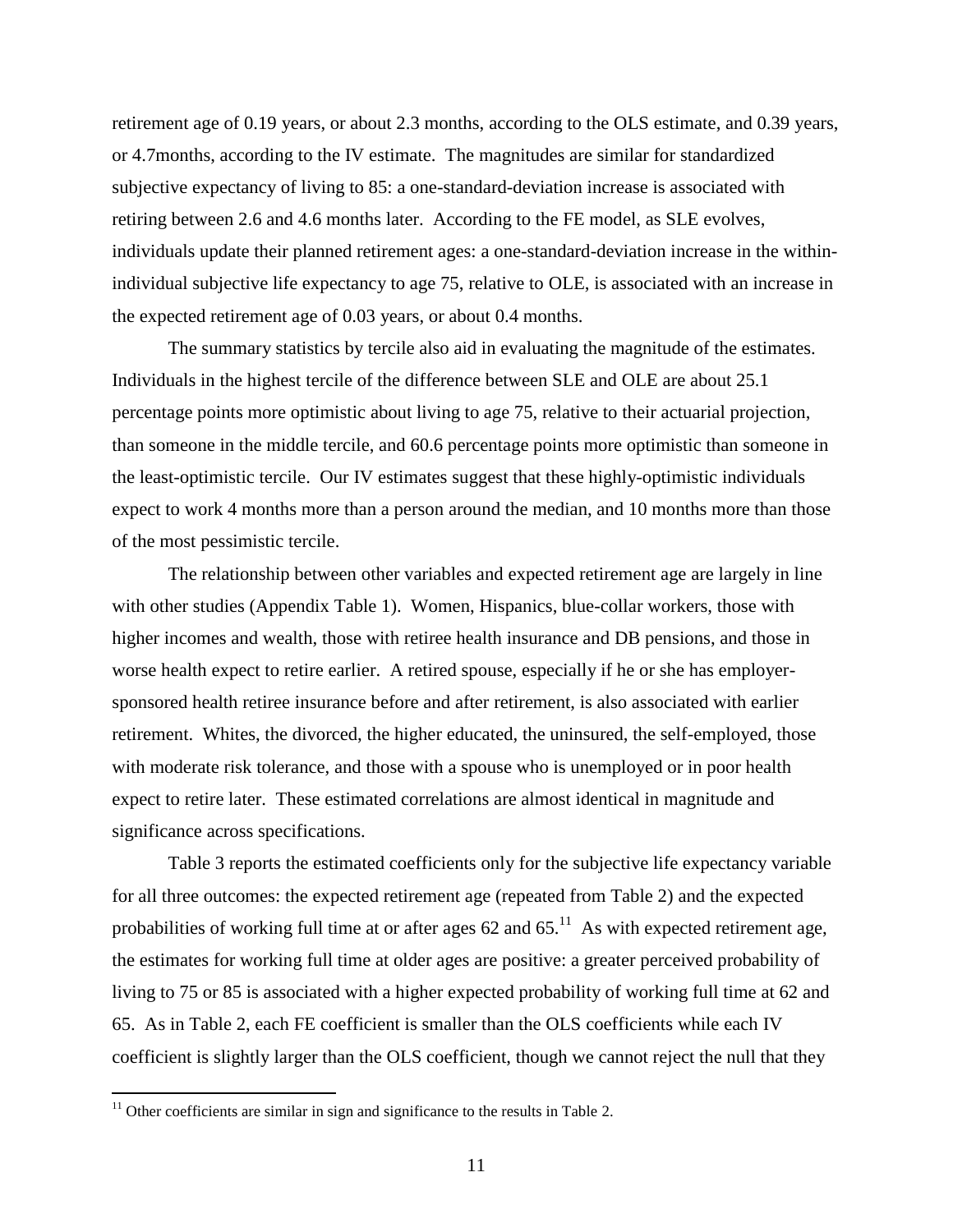are equal, and all eight IV estimates are statistically significant. The IV model estimates imply that, a one-standard-deviation larger difference between subjective and objective life expectancy at age 75 is associated with an increase in the probability of working full time at or after age 62 by 5 percentage points, or about 10 percent of the mean probability of working full time at 62 (48 percent). That same subjective life expectancy is associated with a 6 percentage point, or 21 percent increase over the mean expected probability of working full time at 65 (28 percent). For a specific individual, as his own SLE increases relative to the OLE at age 75 by one-standarddeviation, his expected probability of working full time at or after age 62 increases by 1.6 percentage points, and for working at age 65 by 1.4 percentage points. Overall, a higher SLE leads to a higher expectation of working at older ages.

*Sensitivity Checks*. Because men and women have different attachments to the labor force, and different (though converging) life expectancies, Table 4 presents estimates of the relationship between these two variables by gender. OLS, FE and IV estimates are statistically significant for the probability of working full time at 65 for both men and women and are significant for the probability of working full time at 62 for women as well. For each measure, the relationship between the SLE and OLE difference and retirement expectations is stronger for women, though the differences between each estimate are not statistically significant.

One concern with using SLE standardized by the OLE is that this specification might miss differences in SLE alone. For example, a 61-year-old woman and a 50-year-old man might both have SLEs that exactly match their OLEs, so that (SLE – OLE) is zero in both cases. But the 61-year-old woman has a higher probability of living to age 75 than the 50-year-old man, and the expected result is that she will retire later and be more likely to work at ages 62 and 65. The standardized SLE treats these two individuals as equals, missing a potential level of variation. To address this concern, Table 5 presents the coefficients for the subjective life expectancy variable without standardization: that is, the probability of living to age 75 or 85, without subtracting objective life expectancy. Each estimate is once again positive, and the statistical significance of each matches the results reported in Table 3. The magnitude of the estimates is also similar: a one-standard-deviation greater subjective life expectancy at age 75 is associated with an expected retirement age that is 2.6-4.6 months later, with a 4-5 percentage point higher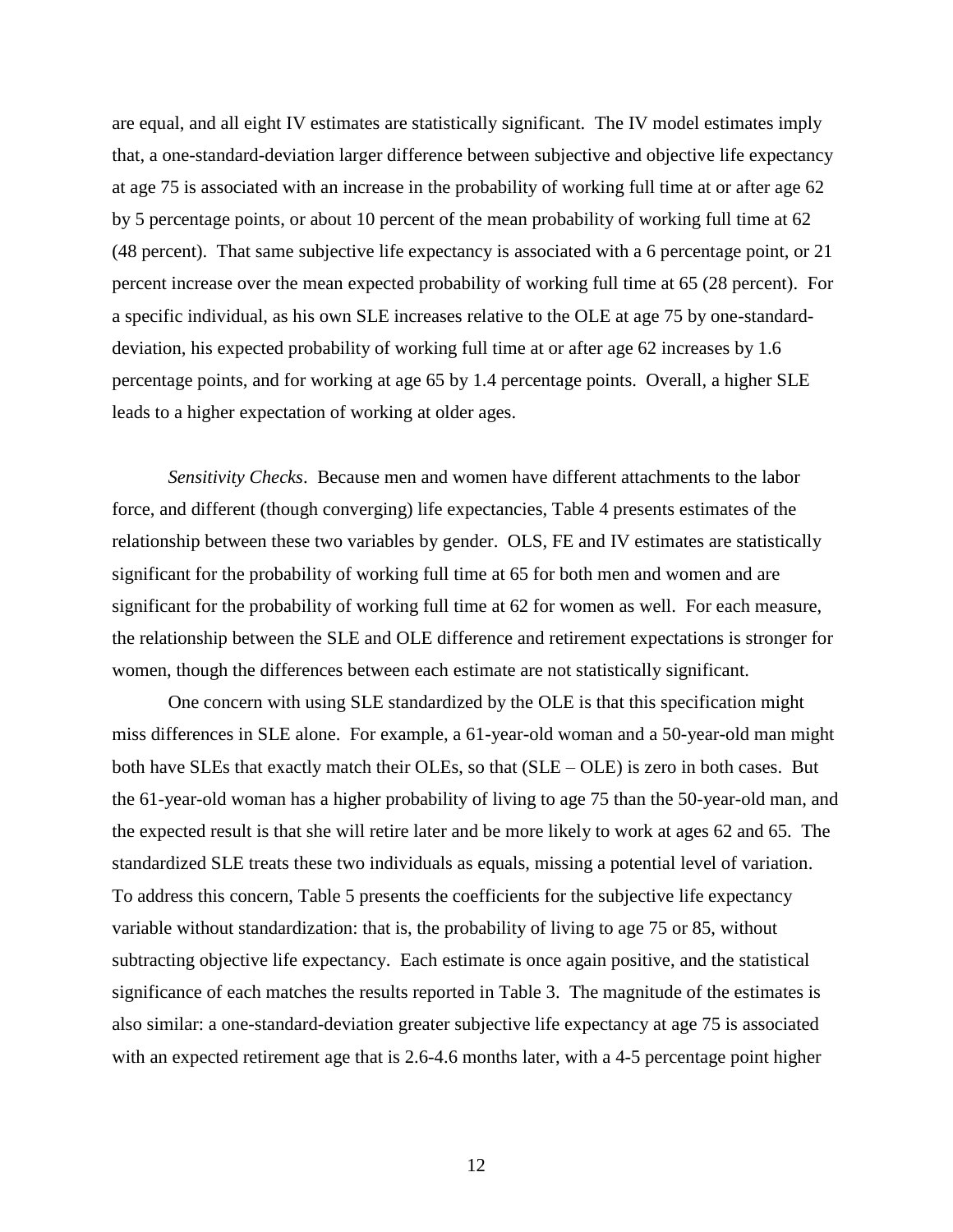probability of working full time at 62, and with a -6 percentage point higher probability of working at 65.

Table 6 adds two additional robustness checks. First, the above analysis recodes the retirement age to age 70 for any individuals who report a retirement age above 70. Across the board, the results are largely similar to those with top-coding, which indicates that estimations are insensitive to the top-coding strategy (Panel A). Panel B of Table 7 adds previouslyexcluded observations from waves 5 through 7, when the HRS (2000-2004) asked the respondent about their probability of living to age 80 rather than 85. The results for the larger sample are very similar to those reported in Table 3.

*Actual versus Expected Retirement*. The above results consider the relationship between subjective life expectancy and retirement expectations, but previous literature examines the relationship with actual retirement behavior. Table 7 presents the results for both actual retirement behavior and expected retirement plans using the specifications and the specialized sample described in the methodology section. When examining the relationship between the SLE and actual retirement behavior, the outcome measures are the actual retirement age and indicators for whether the individual reports working full time at ages 62 or 65. Because each actual retirement measure is unique to each person, when comparing the expectation to actual behavior, we also re-estimate the expected retirement behavior regressions for this limited sample using just one observation per person to be consistent: their last observation before reaching age 62. In the regressions for both actual and expected retirement ages, the explanatory variables are taken from the last pre-62 wave.

We find that the relationships with subjective longevity  $(SLE - OLE)$  are mostly positive for both actual and expected retirement, though the standard errors for the estimates in the actual retirement age and actual working full time at or after 62 regressions are large, and thus not statistically significantly.<sup>12</sup> These results fit with our hypothesis that actual retirement behavior is complicated by shocks, whereas retirement expectations better reflect the desire to retire by a certain age.

 $\overline{a}$ 

 $12$  Although the coefficients for actual retirement behavior are not statistically significantly different from zero, we cannot reject the null that the estimates in the actual retirement regressions are statistically significantly different from those from the expected retirement regressions. The failure to reject the null of equivalence between the expected and actual estimates means that our finding is consistent with Benitez-Silva and Dwyer (2005), which finds that retirement expectations and actual retirement behavior are closely linked.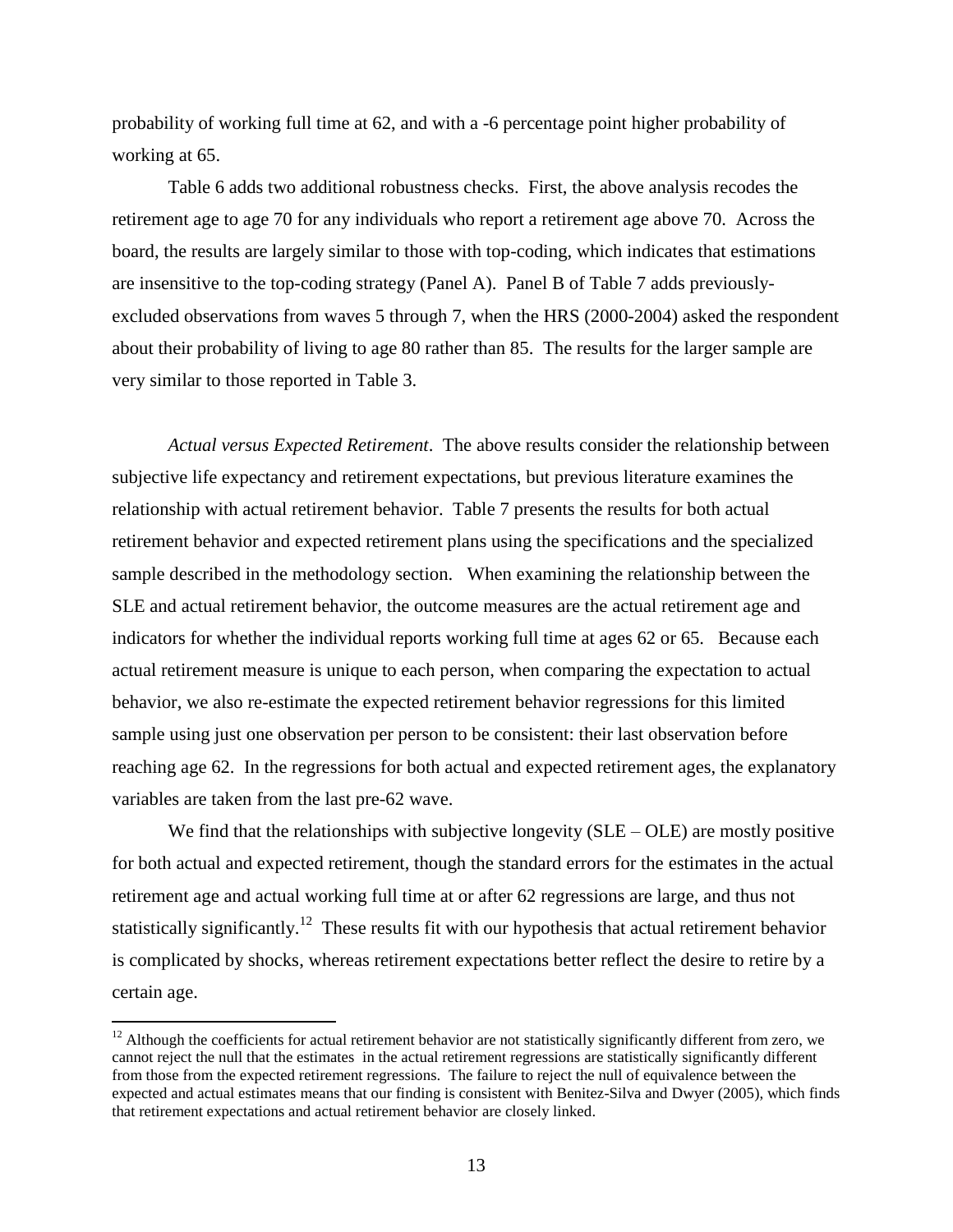The only IV estimates that are statistically significant are in the regressions with working full time at age 65 as the outcome variable. Though the subjective longevity coefficient in these regressions is not statistically significantly different from the same coefficient in the working-at-62 regression, this result (taken at face value) suggests an interesting possibility. A plurality of individuals retires at age 62 because Social Security is available starting at that age. These individuals are unlikely to change their behavior in response to either their life expectancy at any given point in time or the evolution of their understanding about that longevity; no matter what they think about their longevity, they will retire at 62 – and would probably want to retire earlier if it was financially feasible.

The people who are more likely to change their retirement expectations, instead, may be those who have a substantial probability of working at 65. These individuals would be sensitive to the possibility that their longer worklives could result in a retirement that was too short. New information that leads them to think they will live a long time will make working at 65 more palatable. In that case, an increase in longevity leaves the probability of working at age 62 unchanged, but the probability of working at age 65 increases.

To test for heterogeneity in the response to life expectancy, we examined estimates for those with and without college experience, under the assumption that individuals who had attended college would be more likely to work at older ages and therefore more sensitive to longevity expectations, but the results were not substantially nor statistically significantly different. Given that the working-at-65 and working-at-62 results are not statistically significantly different from each other, further tests for heterogeneity are left for future research.

### **Conclusions**

The increase in life expectancy is expected to result in older Americans working longer, whether because the associated gains in healthy life expectancy make continued work more feasible or because further resources are needed to afford additional years of consumption. The results of this paper suggest a statistically significant relationship between an individual's subjective life expectancy and his expectations of when he'll retire. As individuals become more optimistic about living to ages 75 or 85 (relative to their actuarial probability of living to those ages), they push out their planned retirement dates and increase their expectations about working to the milestone ages of 62 and 65. Our IV estimates show that these relationships are fairly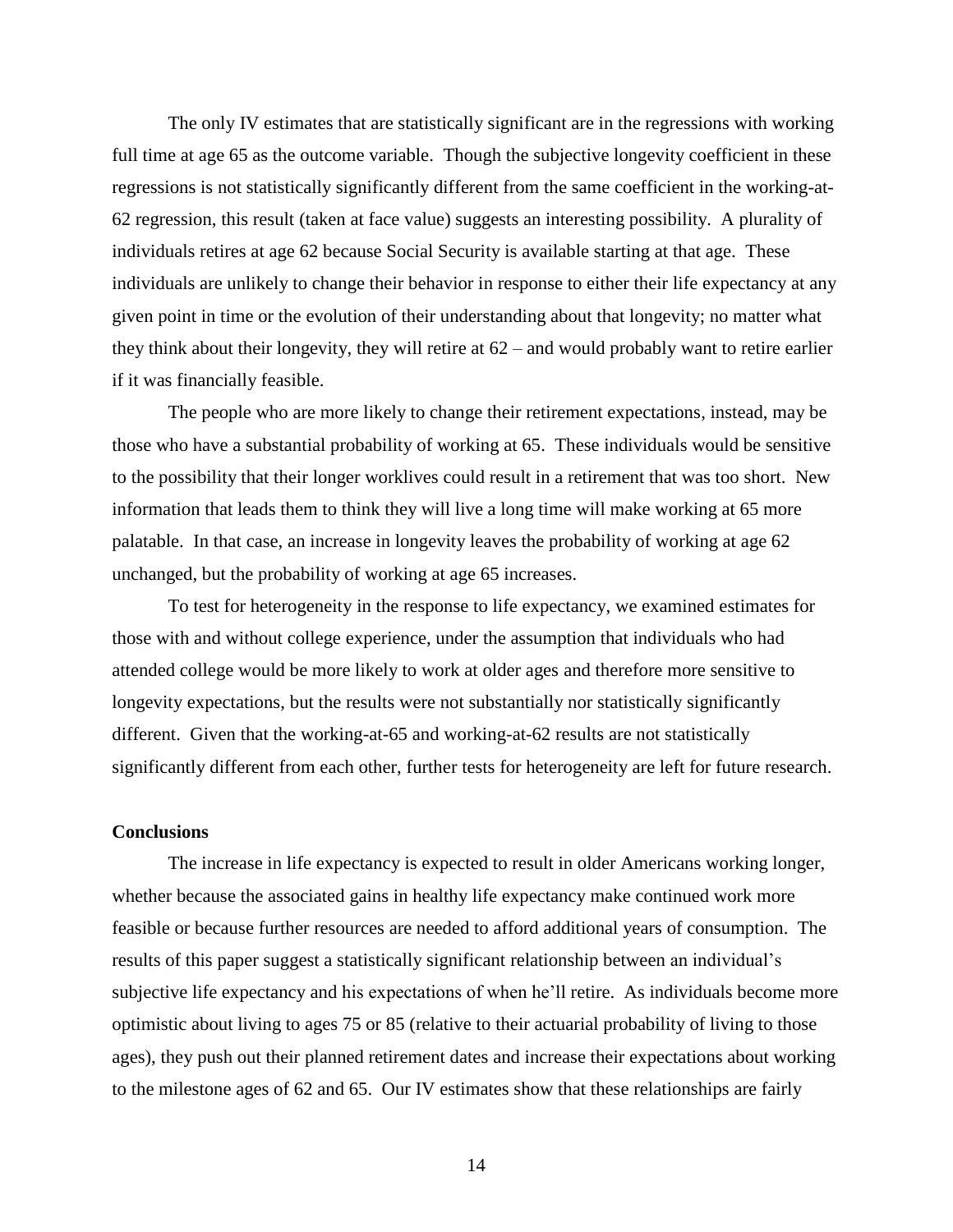substantial: an individual who is one-standard-deviation more optimistic than another about their survival to age 75 is 10 percent more likely to expect to work full-time at 62, and to 21 percent more likely to expect to work full-time at 65. Respondents who are more optimistic about their survival to age 75 or 85 also expect to work five months longer on average. As individuals learn more about their longevity, they are also likely to update their expectations: an increase in the SLE is associated with increases in the expected retirement age and planning to work at ages 62 and 65. Furthermore, we examine the relationship between SLE and actual retirement behaviors and find that SLE also impacts the actual retirement behavior, though to a lesser degree than it impacts retirement expectations. .

These results emphasize the importance of longevity expectations in retirement planning and, ultimately, making the decision to actually retire. In addition, these findings have important implications for modeling future labor force participation. With further health improvements, objective life expectancy continues to increase, but to extend one's working life, subjective life expectancy needs to increase as well. Our results suggest that policy reforms aimed at encouraging longer work lives must effectively target communication on the gains in life expectancy, in particular toward those individuals whose SLE continues to lag OLE, perhaps because this group places heavy weight on the smaller gains in longevity experienced by their parents' generation.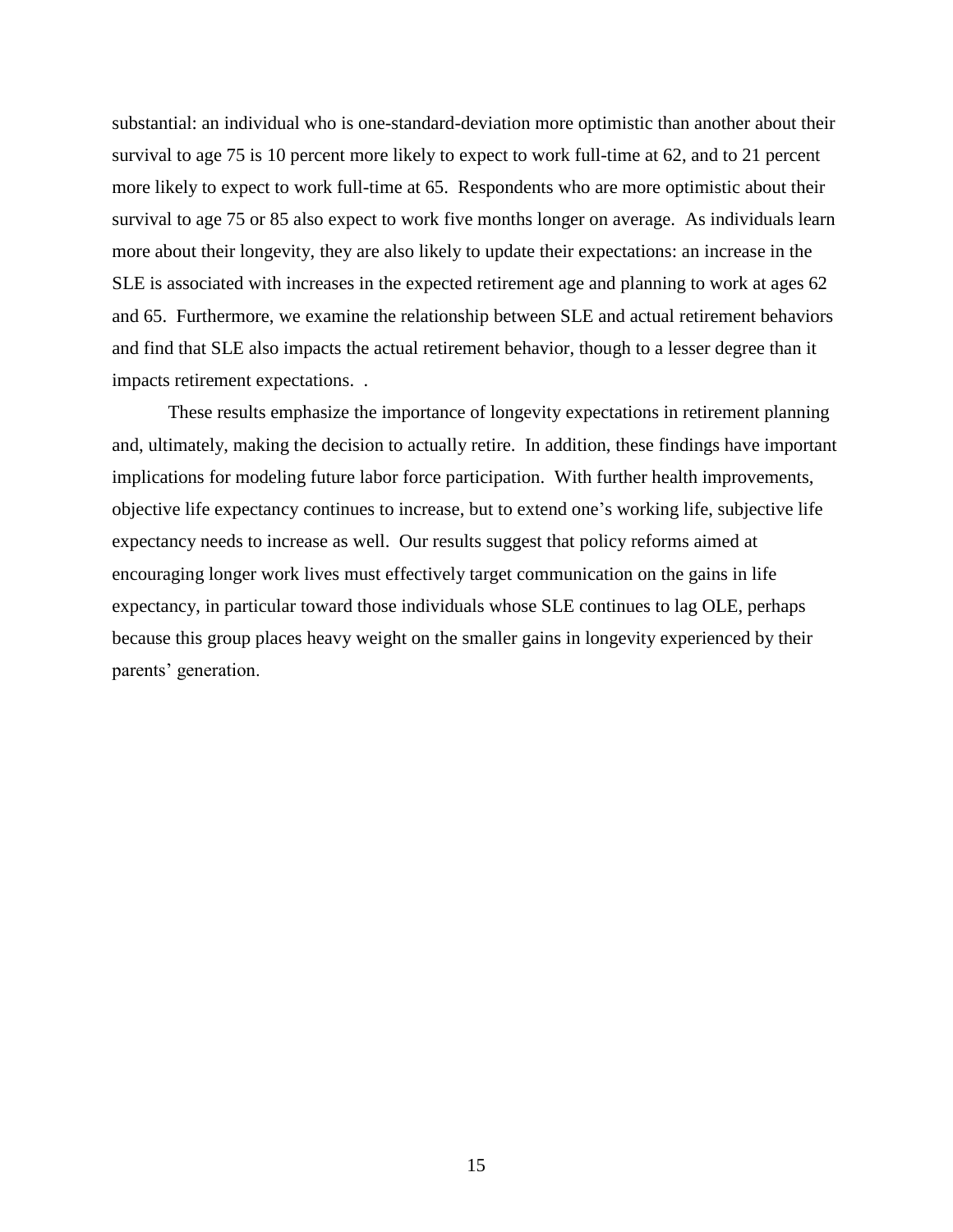### **References**

- Bassett, William F. and Robin L. Lumsdaine. 2001. "Probability Limits: Are Subjective Assessments Adequately Accurate?" *Journal of Human Resources* 36 (2): 327-63.
- Behaghel, Luc and David M. Blau. 2012. "Framing Social Security Reform: Behavioral Responses to Changes in the Full Retirement Age." *American Economics Journal: Economic Policy* 4(4): 41-67.
- Benitez-Silva, Hugo and Debra S. Dwyer. 2005. "The Rationality of Retirement Expectations and the Role of New Information." *Review of Economics and Statistics* 87(3): 587-592.
- Bernheim, B. Douglas. 1989. "The Timing of Retirement: A Comparison of Expectations and Realizations." In *The Economics of Aging* (ed. David Wise). Chicago: University of Chicago Press.
- Bloom, David E., David Canning, and Michael Moore. 2004. "The Effect of Improvements in Health and Longevity on Optimal Retirement Saving." Working Paper 10919. Cambridge MA: National Bureau of Economic Research.
- Bloom, David E., David Canning, Michael Moore, and Younghwan Song. 2006. "The Effect of Subjective Survival Probabilities on Retirement and Wealth in the United States." Working Paper 12688. Cambridge, MA: National Bureau of Economic Research.
- Chang, Fwu-Ranq. 1991. "Uncertain Lifetimes, Retirement and Economic Welfare." *Economica* 58:215-232.
- Coile, Courtney C. 2004. "Retirement Incentives and Couples' Retirement Decisions." *Topics in Economic Analysis & Policy* 4 (1): article 17.
- Delavande, Adeline, Michael Perry and Robert Willis. 2006. "Probabilistic Thinking and Early Social Security Claiming." Working Paper 129. Ann Arbor, MI: University of Michigan Retirement Research Center.
- Goldberg, Robert J., Martin Larson, and Daniel Levy. 1996. "Factors Associated With Survival to 75 Years of Age in Middle-aged Men and Women: The Framingham Study." *Archives of Internal Medicine* 156(5): 505–509.
- Gruber, Jonathan and Brigitte Madrian. 1995. "Health Insurance Availability and the Retirement Decision." *American Economic Review* 84(4): 938-948.
- Haider, Steven J. and David S. Loughran. 2010. "Elderly Labor Supply: Work or Play?" In *Workplace Flexibility: Realigning 20th Century Jobs to 21st Century Workers*, edited by K. Christensen and B. Schneider. Ithaca, NY: Cornell University Press.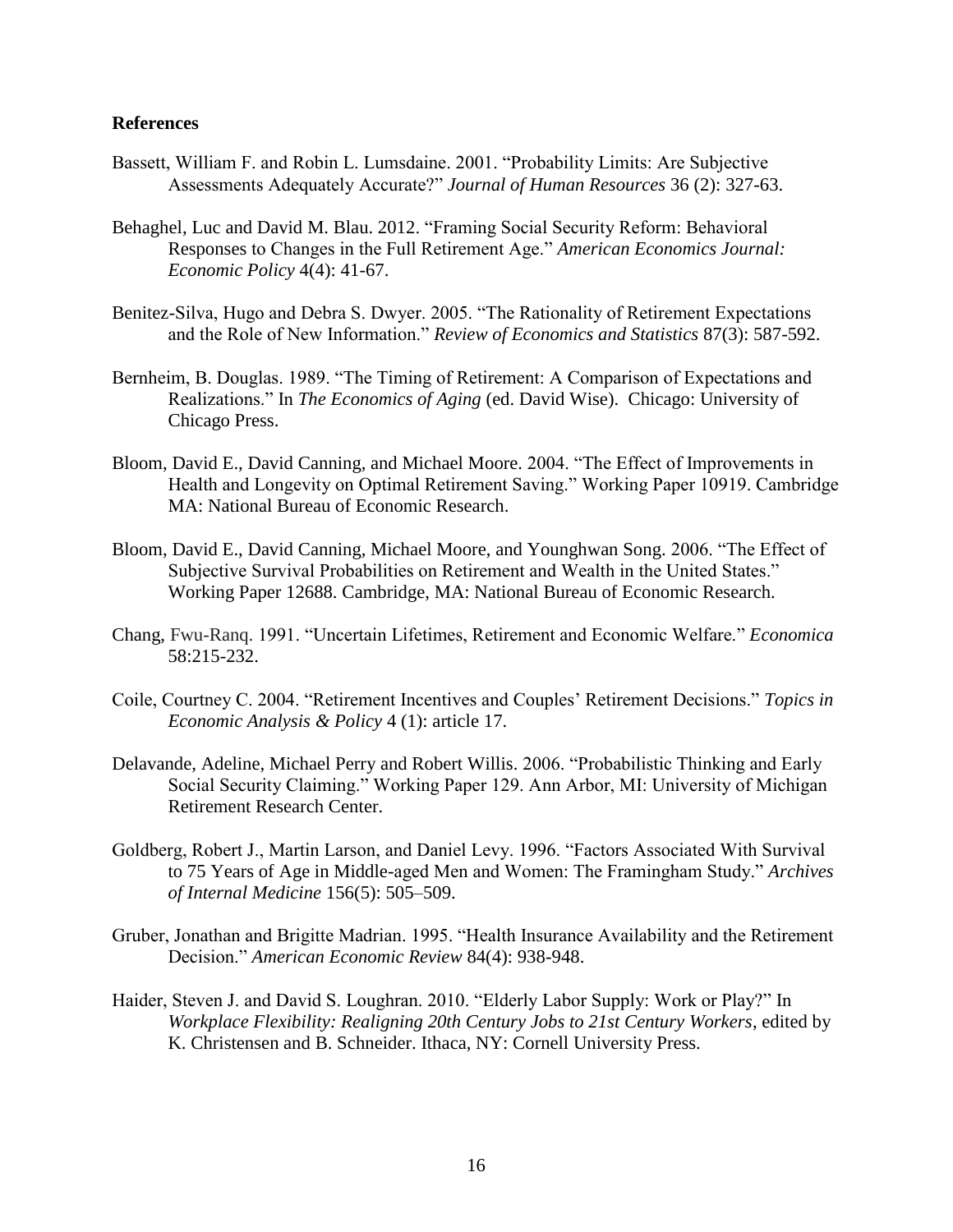- Hurd, Michael D., Daniel McFadden and Li Gan. 1998. "Subjective Survival Curves and Life Cycle Behavior," in David Wise (ed.), *Inquiries in the Economics of Aging*. Chicago: University of Chicago Press.
- Hurd, Michael D. and Kathleen McGarry. 1995. "Evaluation of the Subjective Probabilities of Survival." *Journal of Human Resources* 30: S268-92.
- Hurd, Michael D. and Kathleen McGarry. 2002. "The Predictive Validity of Subjective Probabilities of Survival." *Economic Journal* 112: 966-85.
- Hurd, Michael D., James P. Smith, and Julie M. Zissimopoulos, 2004. ['The Effects of Subjective](http://ideas.repec.org/a/jae/japmet/v19y2004i6p761-775.html)  [Survival on Retirement and Social Security Claiming.](http://ideas.repec.org/a/jae/japmet/v19y2004i6p761-775.html)' *[Journal of Applied Econometrics](http://ideas.repec.org/s/jae/japmet.html)* 19(6): 761-775.
- Hyslop, Dean R. and Guido W. Imbens. 2001. "Bias from Classical and Other Forms of Measurement Error." *Journal of Business and Economic Statistics* 19(4): 475-481.
- Kahneman, Daniel and Amos Tversky. 1984. "Choices, Values, and Frames." *American Psychologist* 39(4): 341–350.
- Kalemli-Ozcan, Sebnem and David N. Weil. 2007. "Mortality Change, and Uncertainty Effect and Retirement." Working Paper 8742. Cambridge MA: National Bureau of Economic Research.
- Munnell, Alicia H. and Steven A. Sass. 2008. *Working Longer: The Solution to the Retirement Income Challenge*. Washington, DC: Brookings Institution Press.
- Munnell, Alicia H., Mauricio Soto, and Alex Golub-Sass. 2008. "Will People Be Healthy Enough to Work Longer?" Working Paper 2008-11. Chestnut Hill, MA: Center for Retirement Research at Boston College.
- Pörtner, Claus C. and Edwin Wong. 2013. "The Link Between Parental and Offspring Longevity." Working Paper. Seattle, WA: University of Washington.
- Rutledge, Matthew S. and Norma B. Coe. 2012. "Great Recession-Induced Early Claimers: Who Are They? How Much Do They Lose?" Working Paper 2012-12. Chestnut Hill, MA: Center for Retirement Research at Boston College.
- Sheshinski, Eytan. 2006. "Note on Longevity and Aggregate Savings." *Scandinavian Journal of Economics*. 108(2): 353-356.
- Sheshinski, Eytan. 2007. "Longevity and Aggregate Savings." Department of Economics, The Hebrew University of Jerusalem. Jerusalem.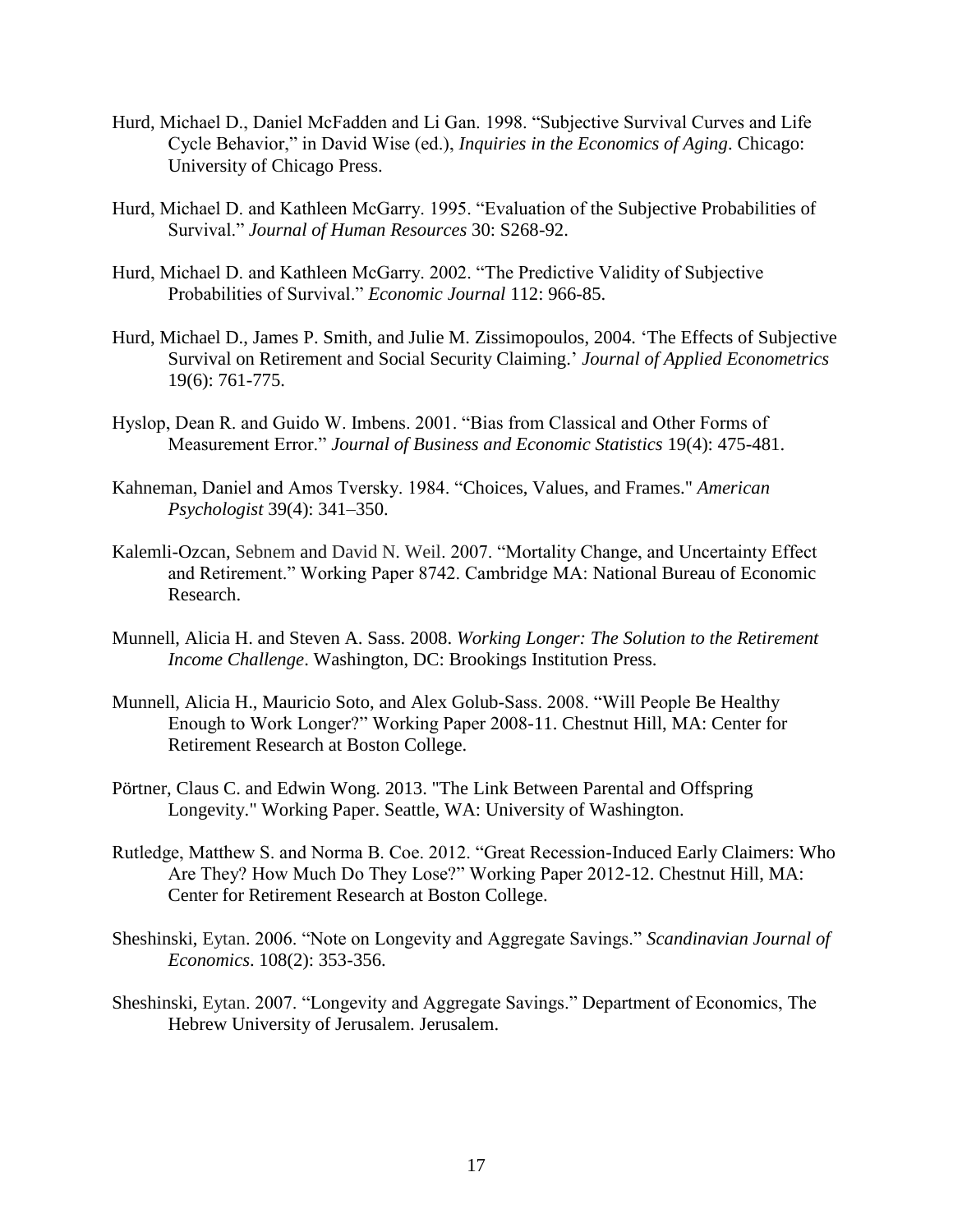- Social Security Administration. 2012. *The 2012 Annual Report of the Board of Trustees of the Federal Old-Age and Survivors Insurance and Federal Disability Insurance Trust Funds*. Washington, DC: Government Printing Office.
- Tversky, Amos and Daniel Kahneman. 1974. "Judgments under Uncertainty: Heuristics and Biases." *Science* (new series) 185(4157): 1124-1131.
- Van Houtven, Courtney Harold, Norma B. Coe, and Meghan M. Skira. 2013. "The Effect of Informal Care on Work and Wages." *Journal of Health Economics* 32(1): 240-252.
- Vandenbroucke, Jan P., Ans W. Matroos, Cornelia Van Der Heide-Wessel, and Roelof M. Van Der Heide. 1984. "Parental Survival, An Independent Predictor of Longevity in Middle-Aged Persons." *American Journal of Epidemiology* 119 (5): 742–750.
- van Doorn, Carol and Stanislav V. Kasl. 1998. "Can Parental Longevity and Self-Rated Life Expectancy Predict Mortality among Older Persons? Results from an Australian Cohort." *Journals of Gerontology Series B: Psychological Sciences and Social Sciences* 53B(1): S28–S34.
- Wolfe, John R. 1983. "Perceived Longevity and Early Retirement." *The Review of Economics and Statistics* 65(4): 544-551.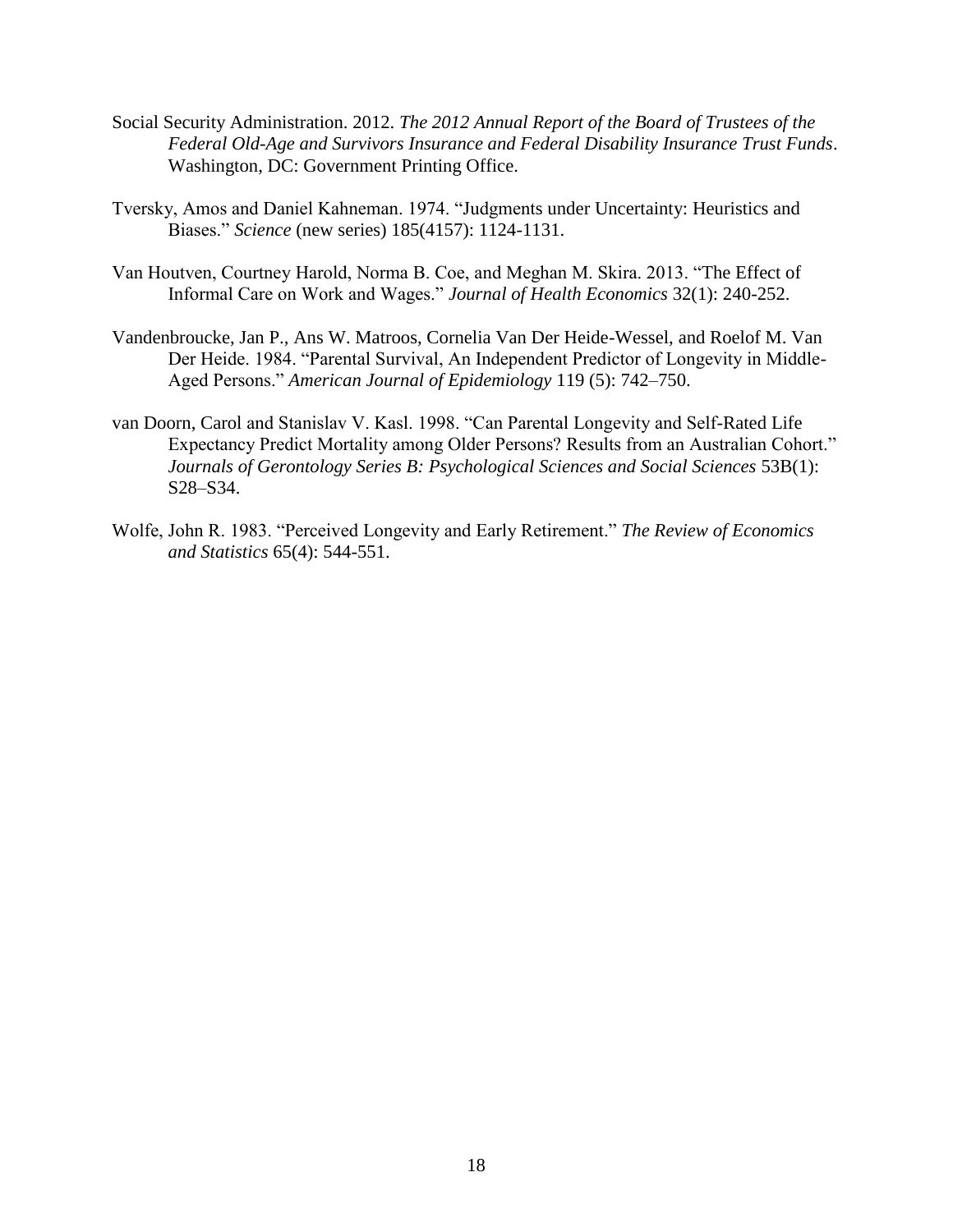Figure 1. *Sample Selection Criteria*

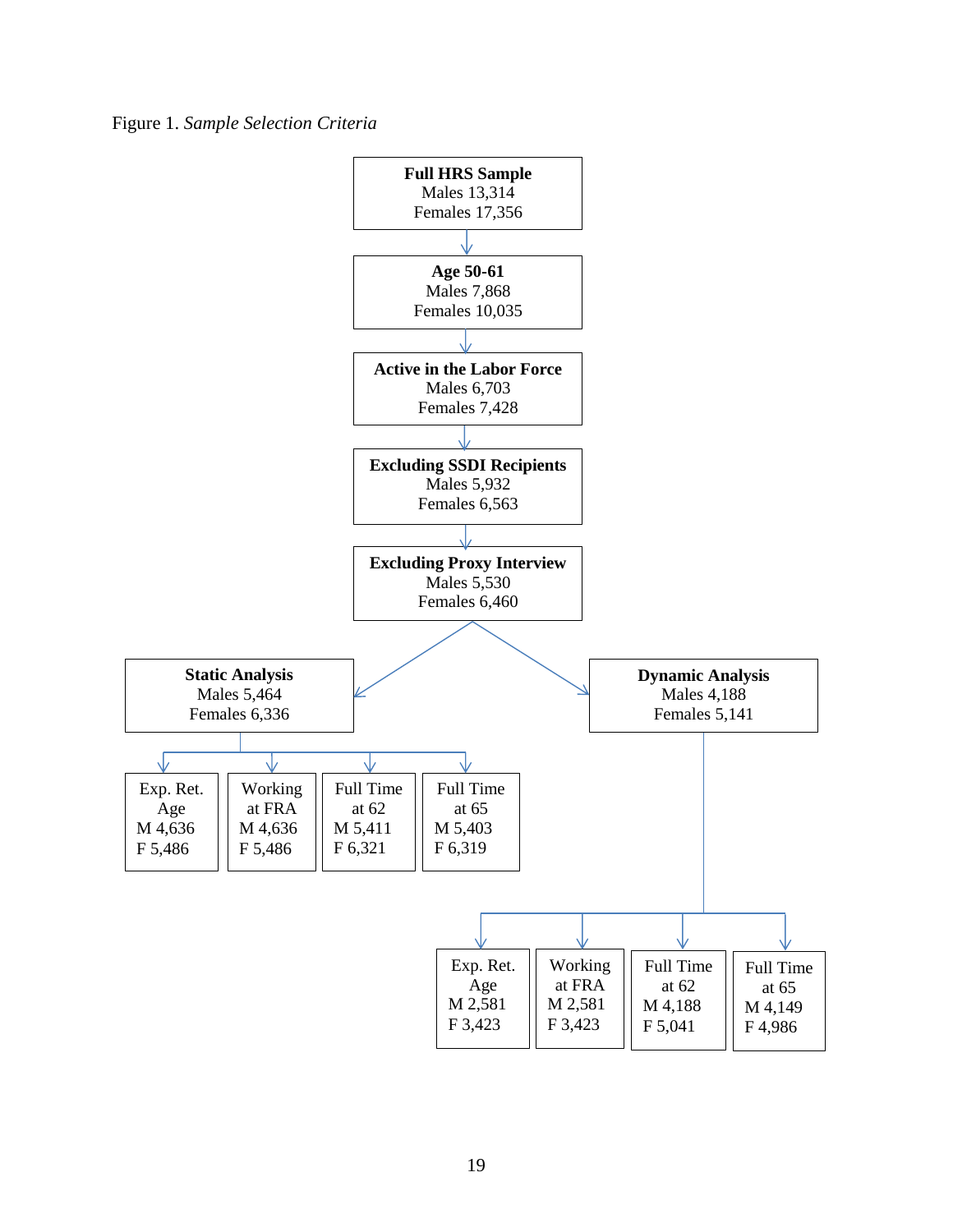|                                                   |         |         |          | Tercile of SLE-OLE at 75 |         |
|---------------------------------------------------|---------|---------|----------|--------------------------|---------|
|                                                   |         | Within  |          |                          |         |
|                                                   | All     | Std     | Low      | Medium                   | High    |
| Age (years)                                       | 54.1    |         | 54.3     | 53.8                     | 54.2    |
|                                                   | (3.17)  |         | (3.32)   | (2.97)                   | (3.20)  |
| Expected Retirement Age (years)                   | 63.1    |         | 62.9     | 63.0                     | 63.4    |
|                                                   | (3.67)  | (1.60)  | (3.37)   | (3.71)                   | (3.92)  |
| Expected Pr(Working Full Time at or After 62) (%) | 47.80   |         | 42.69    | 48.02                    | 52.84   |
|                                                   | (38.44) | (21.99) | (36.83)  | (37.04)                  | (40.60) |
| Expected Pr(Working Full Time at or After 65) (%) | 27.92   |         | 23.60    | 28.31                    | 32.05   |
|                                                   | (33.64) | (19.20) | (30.68)  | (32.44)                  | (36.93) |
| SLE at 75 (%)                                     | 67.55   |         | 36.68    | 71.53                    | 94.45   |
|                                                   | (27.39) | (15.07) | (18.83)  | (11.83)                  | (8.05)  |
| SLE at 85 (%)                                     | 46.99   |         | 21.21    | 49.33                    | 70.47   |
|                                                   | (31.18) | (16.68) | (19.81)  | (23.78)                  | (27.19) |
| SLE-OLE at 75 (%)                                 | $-2.25$ |         | $-34.27$ | 1.23                     | 26.31   |
|                                                   | (27.75) | (15.22) | (18.23)  | (8.23)                   | (7.64)  |
| SLE-OLE at $85$ $(\%)$                            | 5.22    |         | $-22.50$ | 6.64                     | 31.55   |
|                                                   | (31.73) | (17.06) | (20.30)  | (20.86)                  | (26.69) |
| Same-Sex Parent                                   |         |         |          |                          |         |
| <b>Currently Alive</b>                            | 0.37    |         | 0.31     | 0.43                     | 0.39    |
|                                                   | (0.48)  |         | (0.46)   | (0.49)                   | (0.49)  |
| Alive and $\langle 75$                            | 0.09    |         | 0.09     | 0.10                     | 0.08    |
|                                                   | (0.29)  |         | (0.28)   | (0.30)                   | (0.27)  |
| Alive and 75-85                                   | 0.23    |         | 0.19     | 0.27                     | 0.25    |
|                                                   | (0.42)  |         | (0.39)   | (0.44)                   | (0.43)  |
| Alive and $85+$                                   | 0.05    |         | 0.03     | 0.05                     | 0.06    |
|                                                   | (0.21)  |         | (0.18)   | (0.22)                   | (0.23)  |
| Died $<$ 50                                       | 0.06    |         | 0.07     | 0.05                     | 0.06    |
|                                                   | (0.24)  |         | (0.26)   | (0.22)                   | (0.23)  |
| Died 66-75                                        | 0.18    |         | 0.21     | 0.16                     | 0.16    |
|                                                   | (0.38)  |         | (0.41)   | (0.37)                   | (0.37)  |
| Died $75+$                                        | 0.21    |         | 0.18     | 0.21                     | 0.24    |
|                                                   | (0.40)  |         | (0.38)   | (0.41)                   | (0.43)  |
| Not Known if Alive                                | 0.02    |         | 0.02     | 0.02                     | 0.02    |
|                                                   | (0.15)  |         | (0.15)   | (0.14)                   | (0.15)  |

# Table 1. *Select Summary Statistics for Static Model Sample*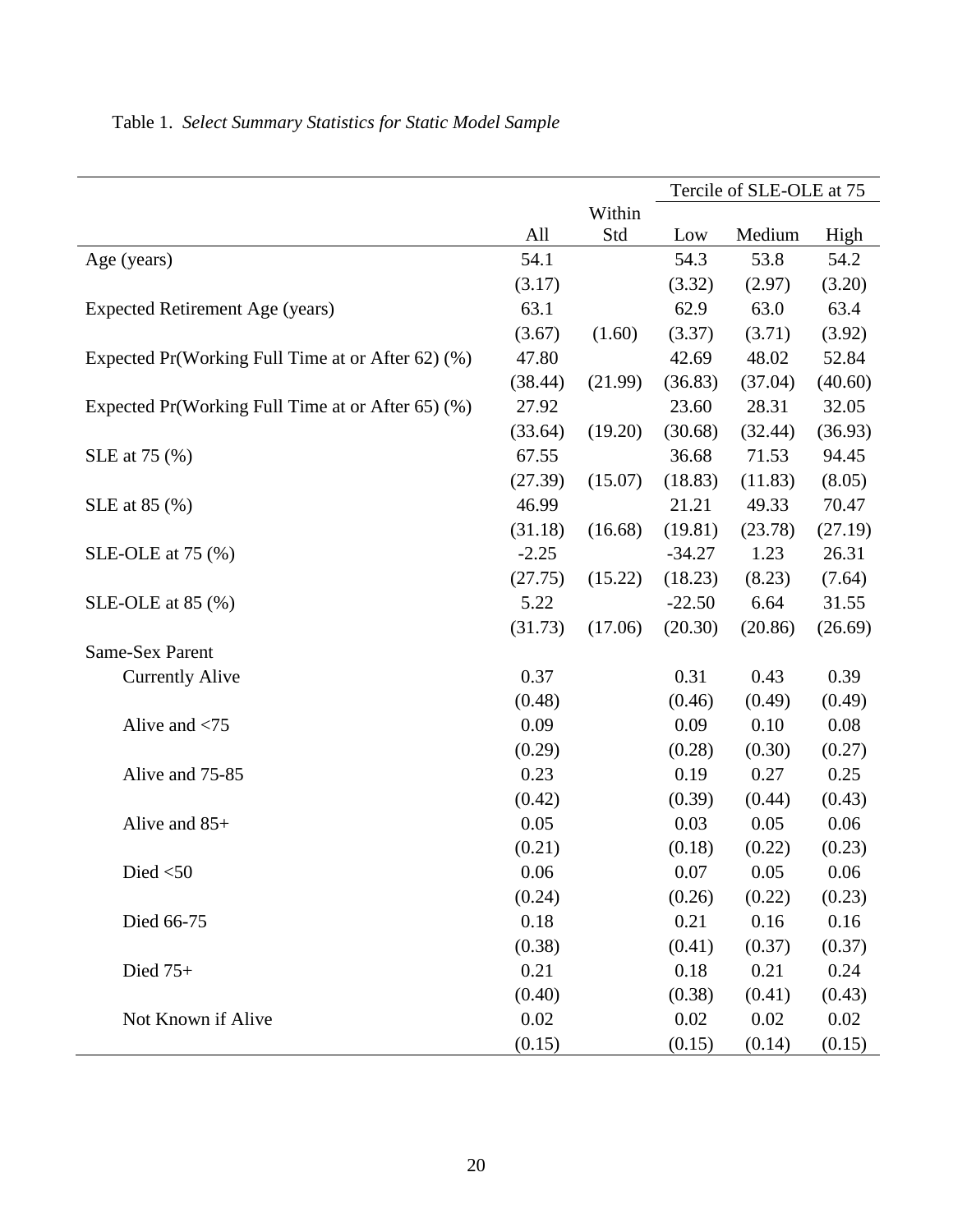|                            |        |        | Tercile of SLE-OLE at 75 |        |
|----------------------------|--------|--------|--------------------------|--------|
|                            | All    | Low    | Medium                   | High   |
| <b>Opposite-Sex Parent</b> |        |        |                          |        |
| <b>Currently Alive</b>     | 0.35   | 0.29   | 0.36                     | 0.39   |
|                            | (0.48) | (0.45) | (0.48)                   | (0.49) |
| Alive and $\langle 75$     | 0.07   | 0.06   | 0.07                     | 0.07   |
|                            | (0.25) | (0.24) | (0.25)                   | (0.26) |
| Alive and 75-85            | 0.23   | 0.19   | 0.25                     | 0.25   |
|                            | (0.42) | (0.39) | (0.43)                   | (0.44) |
| Alive and $85+$            | 0.05   | 0.04   | 0.04                     | 0.06   |
|                            | (0.21) | (0.19) | (0.20)                   | (0.23) |
| Died $<$ 50                | 0.06   | 0.07   | 0.06                     | 0.06   |
|                            | (0.24) | (0.25) | (0.25)                   | (0.24) |
| Died 66-75                 | 0.19   | 0.22   | 0.19                     | 0.17   |
|                            | (0.39) | (0.41) | (0.39)                   | (0.38) |
| Died $75+$                 | 0.21   | 0.21   | 0.20                     | 0.22   |
|                            | (0.41) | (0.41) | (0.40)                   | (0.41) |
| Not Known if Alive         | 0.02   | 0.02   | 0.02                     | 0.02   |
|                            | (0.15) | (0.14) | (0.14)                   | (0.15) |
| Sample Size                | 7,105  | 2,284  | 2,358                    | 2,315  |

Table 1. *Select Summary Statistics for Static Model Sample* (cont'd)

Note: Standard deviations in parentheses.

*Source*: Authors' calculations from the *Health and Retirement Study* (1992-2010).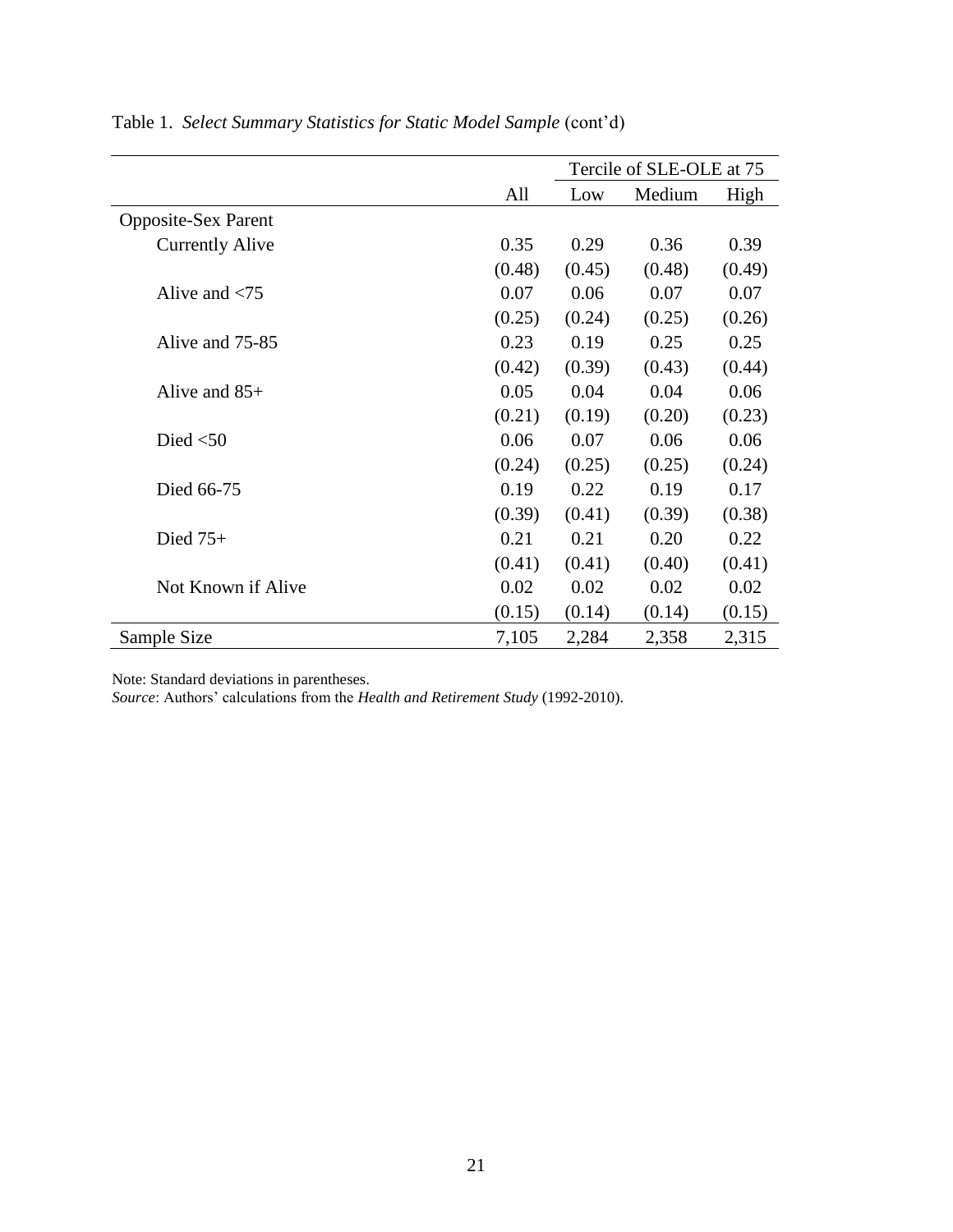| Table 2. First Stage                |               |               |
|-------------------------------------|---------------|---------------|
| <b>Regression Results of Living</b> |               |               |
| and Deceased Parents' Ages          |               |               |
| on SLE-OLE                          | SLE-OLE at 75 | SLE-OLE at 85 |
| <b>Same-Sex Parent</b>              |               |               |
| <b>Currently Alive</b>              | 12.737**      | 15.142**      |
|                                     | (5.384)       | (6.444)       |
| Alive and $\langle 75$              | $-3.828$      | $-6.89$       |
|                                     | (5.444)       | (6.535)       |
| Alive and 75-85                     | $-2.215$      | $-5.34$       |
|                                     | (5.366)       | (6.427)       |
| Alive and $85+$                     | $-1.275$      | 0.985         |
|                                     | (5.413)       | (6.493)       |
| Died $<$ 50                         | 5.309***      | 5.585***      |
|                                     | (1.289)       | (1.525)       |
| Died 66-75                          | 3.012***      | $-0.195$      |
|                                     | (0.902)       | (1.029)       |
| Died $75+$                          | 8.742***      | $6.170***$    |
|                                     | (0.836)       | (0.976)       |
| N/A                                 | 0.018         |               |
|                                     | (0.032)       |               |
| <b>Opposite-Sex Parent</b>          |               |               |
| <b>Currently Alive</b>              | 2.808         | 3.557         |
|                                     | (8.799)       | (7.406)       |
| Alive and $\langle 75$              | 0.219         | $-0.821$      |
|                                     | (8.865)       | (7.521)       |
| Alive and 75-85                     | 0.706         | 0.317         |
|                                     | (8.802)       | (7.397)       |
| Alive and $85+$                     | 2.985         | 4.71          |
|                                     | (8.828)       | (7.452)       |
| Died $<$ 50                         | 0.873         | 1.265         |
|                                     | (1.165)       | (1.433)       |
| Died 66-75                          | 0.769         | $-1.247$      |
|                                     | (0.835)       | (0.996)       |
| Died $75+$                          | 3.551***      | 3.458***      |
|                                     | (0.775)       | (0.962)       |
| $\mathbf N$                         | 17,775        | 13,134        |
| Overidentification test p-value     | 0.210         | 0.100         |
| F-stat                              | 15.9          | 14.0          |

Notes: \* indicates significance at 10 percent confidence level. \*\* indicates significance at 5 percent level. \*\*\* indicates significance at 1 percent level.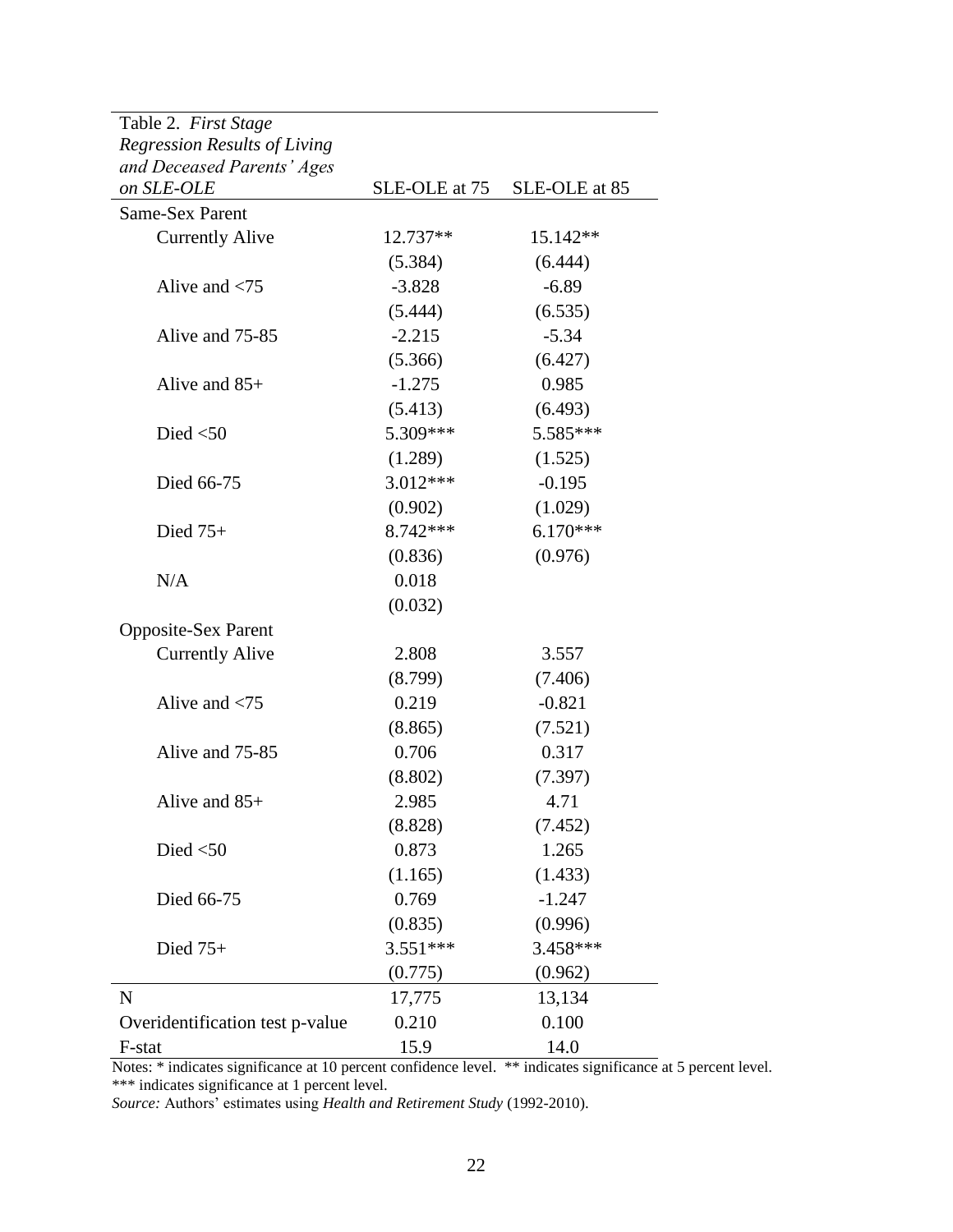|                     |            | SLE-OLE at 75    |            | SLE-OLE at 85 |                  |            |
|---------------------|------------|------------------|------------|---------------|------------------|------------|
|                     | <b>OLS</b> | <b>FE</b>        | IV         | <b>OLS</b>    | FE               | IV         |
| Expected            | $0.007***$ | $0.002*$         | $0.014**$  | $0.007***$    | $0.003**$        | $0.012**$  |
| Retirement Age<br>N | (0.001)    | (0.001)<br>17775 | (0.007)    | (0.001)       | (0.002)<br>13134 | (0.006)    |
| <b>Working Full</b> |            |                  |            |               |                  |            |
| Time at or After    | $0.151***$ | $0.106***$       | $0.168**$  | $0.123***$    | $0.078***$       | $0.167***$ |
| 62                  | (0.010)    | (0.011)          | (0.068)    | (0.010)       | (0.012)          | (0.059)    |
| N                   |            | 34245            |            |               | 24971            |            |
| <b>Working Full</b> |            |                  |            |               |                  |            |
| Time at or After    | $0.142***$ | $0.082***$       | $0.209***$ | $0.157***$    | $0.097***$       | $0.204***$ |
| 65                  | (0.009)    | (0.009)          | (0.060)    | (0.009)       | (0.011)          | (0.050)    |
| N                   |            | 34169            |            |               | 24921            |            |

Table 3. *Results of Regressions of Retirement Expectations on Subjective Life Expectancy*

Notes: Each row is a separate regression. Each cell contains coefficient and standard error for subjective life expectancy variable (standardized by objective longevity). \* indicates significance at 10 percent confidence level. \*\* indicates significance at 5 percent level. \*\*\* indicates significance at 1 percent level.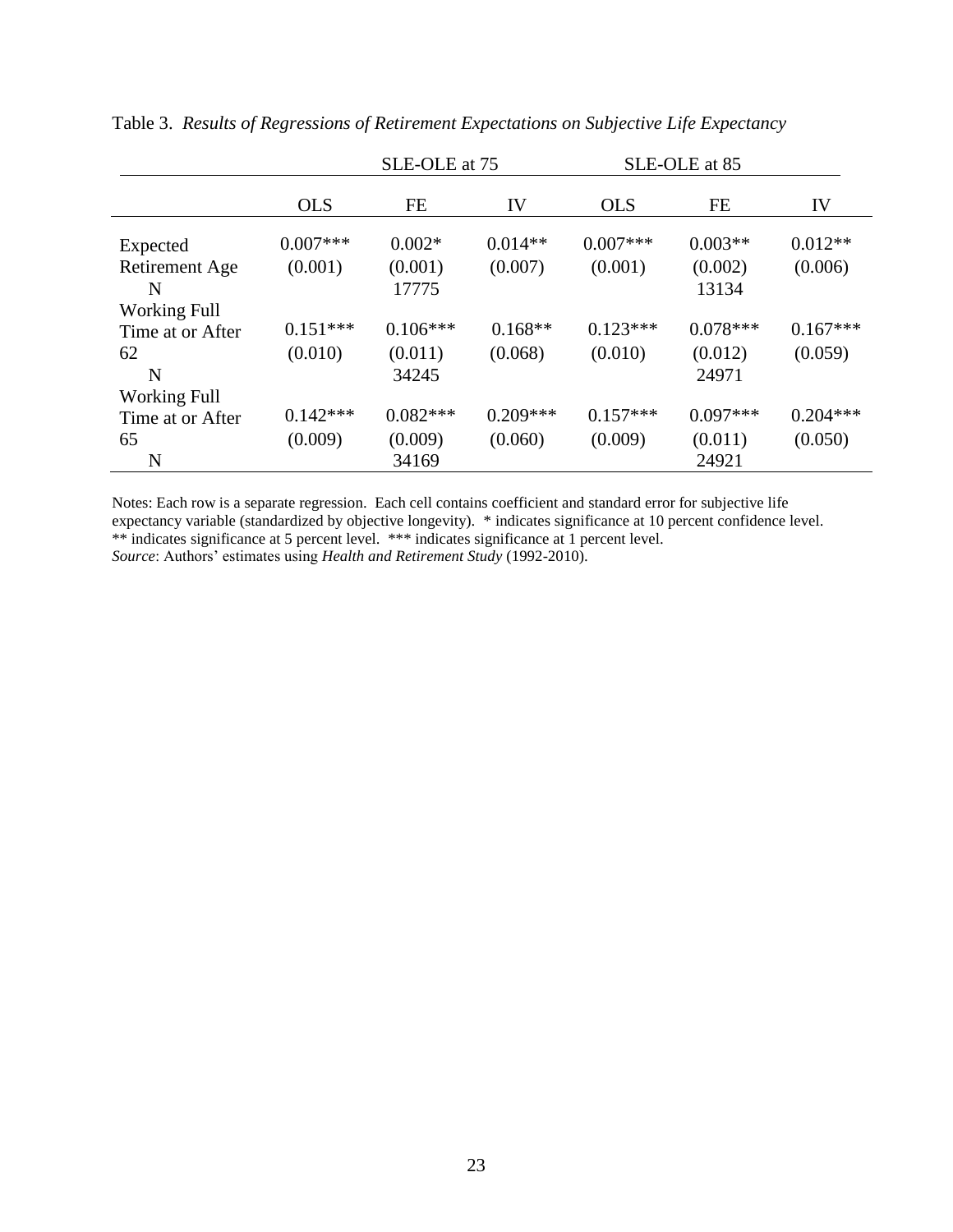| acre in recounts of recyclosions of recurrence <b>Expectations</b> on subjective Equations (; o ) |                       | SLE-OLE at 75         |                  | SLE-OLE at 85         |                       |                     |  |
|---------------------------------------------------------------------------------------------------|-----------------------|-----------------------|------------------|-----------------------|-----------------------|---------------------|--|
|                                                                                                   | <b>OLS</b>            | <b>FE</b>             | IV               | <b>OLS</b>            | <b>FE</b>             | IV                  |  |
| Panel A: Men                                                                                      |                       |                       |                  |                       |                       |                     |  |
| <b>Expected Retirement Age</b>                                                                    | $0.008***$            | $0.005**$             | 0.017            | $0.007***$            | $0.006**$             | 0.007               |  |
| ${\bf N}$                                                                                         | (0.002)               | (0.002)<br>7515       | (0.011)          | (0.047)               | (0.002)<br>5778       | (0.009)             |  |
| Working Full Time at or After 62                                                                  | $0.150***$<br>(0.015) | $0.119***$<br>(0.015) | 0.082<br>(0.102) | $0.119***$<br>(0.015) | $0.075***$<br>(0.018) | 0.058<br>(0.095)    |  |
| ${\bf N}$                                                                                         |                       | 15323                 |                  |                       | 11434                 |                     |  |
| Working Full Time at or After 65                                                                  | $0.149***$            | $0.101***$            | $0.185**$        | $0.169***$            | $0.121***$            | $0.162*$            |  |
| $\mathbf N$                                                                                       | (0.013)               | (0.013)<br>15291      | (0.091)          | (0.013)               | (0.016)<br>11415      | (0.083)             |  |
| Panel B: Women                                                                                    |                       |                       |                  |                       |                       |                     |  |
| <b>Expected Retirement Age</b>                                                                    | $0.006***$<br>(0.001) | 0.000<br>(0.002)      | 0.007<br>(0.009) | $0.007***$<br>(0.001) | 0.001<br>(0.002)      | $0.015*$<br>(0.008) |  |
| ${\bf N}$                                                                                         |                       | 10227                 |                  |                       | 7323                  |                     |  |
| Working Full Time at or After 62                                                                  | $0.146***$            | $0.092***$            | $0.231***$       | $0.127***$            | $0.078***$            | $0.247***$          |  |
| $\mathbf N$                                                                                       | (0.013)               | (0.014)<br>18861      | (0.087)          | (0.013)               | (0.017)<br>13476      | (0.073)             |  |
| Working Full Time at or After 65                                                                  | $0.132***$            | $0.065***$            | $0.223***$       | $0.148***$            | $0.078***$            | $0.226***$          |  |
| ${\bf N}$                                                                                         | (0.011)               | (0.012)<br>18817      | (0.076)          | (0.011)               | (0.014)<br>13445      | (0.061)             |  |

Table 4. *Results of Regressions of Retirement Expectations on Subjective Life Expectancy, by Gender*

Note: Each row is a separate regression. Each cell contains coefficient and standard error for subjective life expectancy variable (standardized by objective longevity). \*\* indicates significance at 5 percent level. \*\*\* indicates significance at 1 percent level.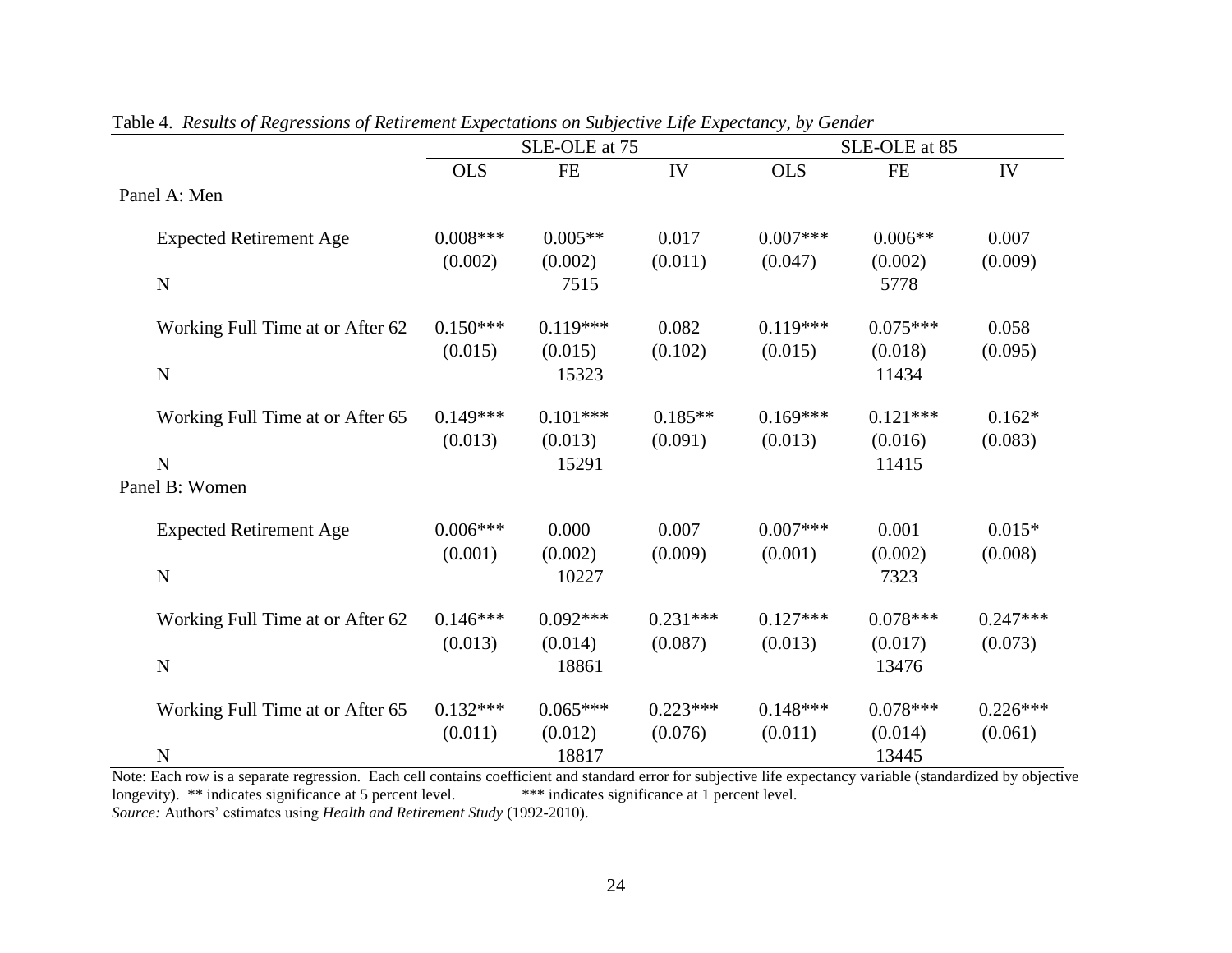|                                  | SLE at 75  |            |            | SLE at 85  |            |            |  |
|----------------------------------|------------|------------|------------|------------|------------|------------|--|
|                                  | <b>OLS</b> | FE         | IV         | <b>OLS</b> | FE         | IV         |  |
| <b>Expected Retirement Age</b>   | $0.008***$ | $0.002*$   | $0.014**$  | $0.007***$ | $0.003**$  | $0.012**$  |  |
|                                  | (0.001)    | (0.001)    | (0.007)    | (0.001)    | (0.002)    | (0.006)    |  |
| $\mathbf N$                      |            | 17775      |            |            | 13134      |            |  |
| Working Full Time at or After 62 | $0.154***$ | $0.105***$ | $0.169**$  | $0.125***$ | $0.078***$ | $0.168***$ |  |
|                                  | (0.010)    | (0.011)    | (0.068)    | (0.010)    | (0.012)    | (0.059)    |  |
| N                                |            | 34245      |            |            | 24971      |            |  |
| Working Full Time at or After 65 | $0.144***$ | $0.082***$ | $0.210***$ | $0.159***$ | $0.097***$ | $0.205***$ |  |
|                                  | (0.009)    | (0.009)    | (0.060)    | (0.009)    | (0.011)    | (0.050)    |  |
| N                                |            | 34169      |            |            | 24921      |            |  |

Table 5. *Results of Regressions of Retirement Expectations on Subjective Life Expectancy Without Standardization*

Note: Each row is a separate regression. Each cell contains coefficient and standard error for subjective life expectancy variable (without standardization by objective longevity). \* indicates significance at 10 percent confidence level. \*\* indicates significance at 5 percent level. \*\*\* indicates significance at 1 percent level.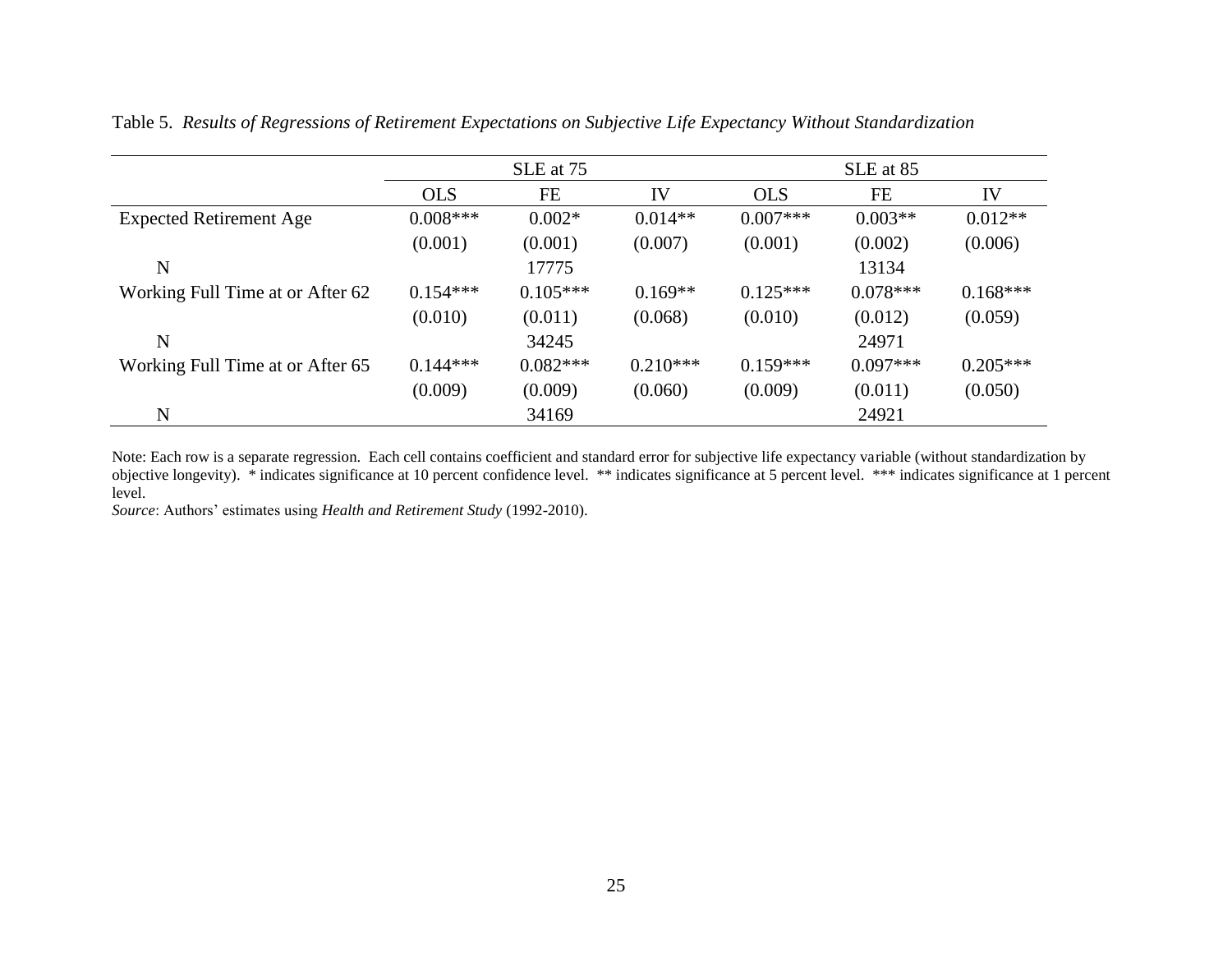|                                     | SLE-OLE at 75 |           |           | SLE-OLE at 85 |            |            |  |
|-------------------------------------|---------------|-----------|-----------|---------------|------------|------------|--|
|                                     | <b>OLS</b>    | <b>FE</b> | IV        | <b>OLS</b>    | <b>FE</b>  | IV         |  |
| Panel A: Without max 70 restriction |               |           |           |               |            |            |  |
| <b>Expected Retirement Age</b>      | $0.010***$    | 0.002     | $0.019**$ | $0.011***$    | $0.004**$  | $0.017**$  |  |
|                                     | (0.001)       | (0.001)   | (0.008)   | (0.001)       | (0.002)    | (0.007)    |  |
| $\mathbf N$                         |               | 17775     |           |               | 13134      |            |  |
| Panel B: Without Dropping Waves 5-7 |               |           |           |               |            |            |  |
| <b>Expected Retirement Age</b>      |               |           |           | $0.007***$    | 0.001      | $0.012**$  |  |
|                                     |               |           |           | (0.001)       | (0.001)    | (0.006)    |  |
| $\mathbf N$                         |               |           |           |               | 17654      |            |  |
| Working Full Time at or After 62    |               |           |           | $0.121***$    | $0.078***$ | $0.151***$ |  |
|                                     |               |           |           | (0.009)       | (0.010)    | (0.054)    |  |
| $\mathbf N$                         |               |           |           |               | 33969      |            |  |
| Working Full Time at or After 65    |               |           |           | $0.151***$    | $0.096***$ | $0.188***$ |  |
|                                     |               |           |           | (0.008)       | (0.008)    | (0.047)    |  |
| N                                   |               |           |           |               | 33905      |            |  |

Table 6. *Results of Regressions of Retirement Expectations on Subjective Life Expectancy: Robustness Checks*

Note: Each row is a separate regression. Each cell contains coefficient and standard error for subjective life expectancy variable (standardized by objective longevity). \* indicates significance at 10 percent confidence level. \*\*\* indicates significance at 1 percent level. *Source*: Authors' estimates using *Health and Retirement Study* (1992-2010).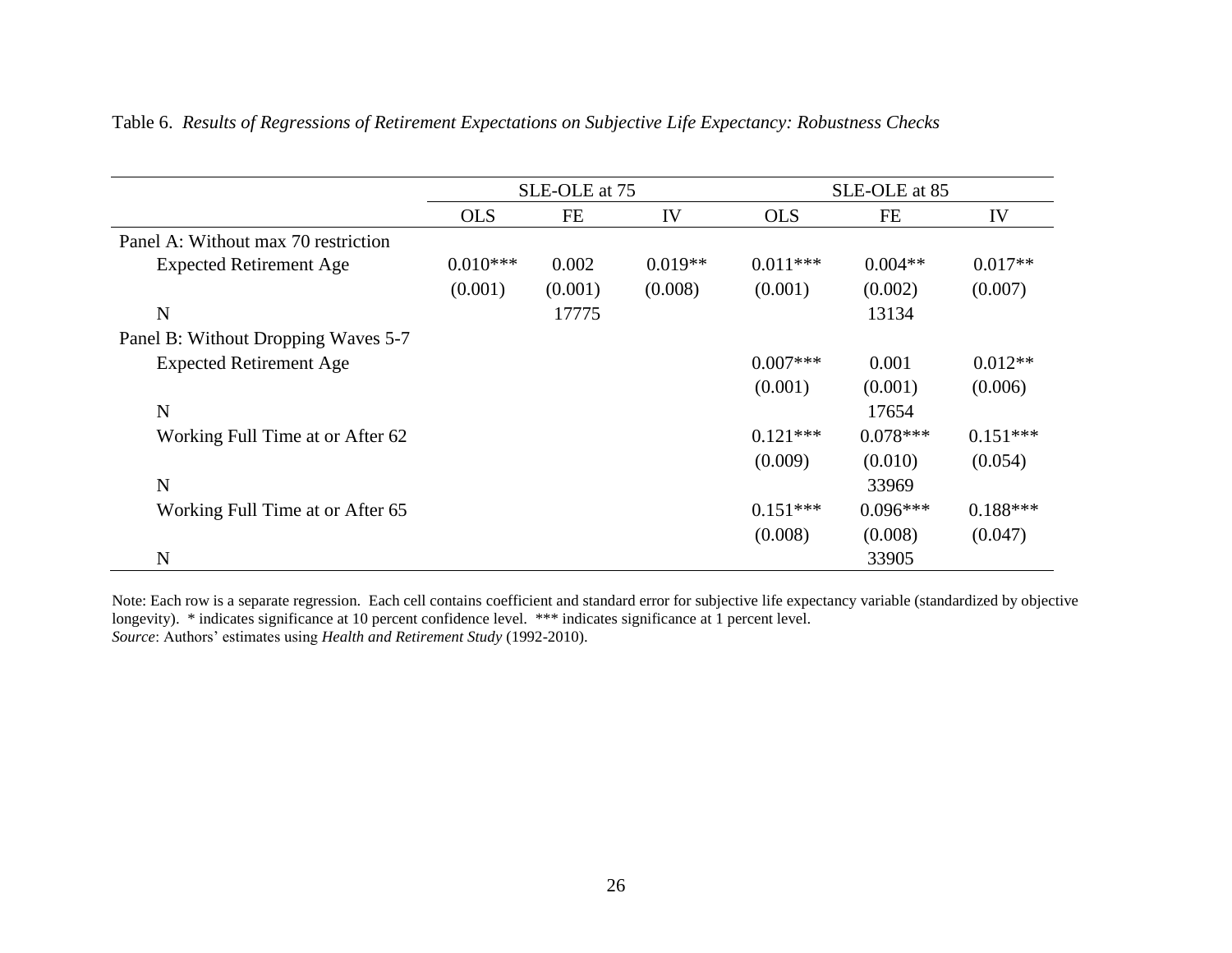|                                  |            | SLE-OLE at 75 |            |          |            | SLE-OLE at 85 |            |          |  |
|----------------------------------|------------|---------------|------------|----------|------------|---------------|------------|----------|--|
|                                  | Expected   |               |            | Actual   |            | Expected      | Actual     |          |  |
|                                  | <b>OLS</b> | IV            | <b>OLS</b> | IV       | <b>OLS</b> | IV            | <b>OLS</b> | IV       |  |
| Retirement Age                   | $0.004**$  | $0.031**$     | 0.001      | 0.005    | 0.002      | $0.015*$      | 0.003      | 0.002    |  |
|                                  | (0.002)    | (0.013)       | (0.003)    | (0.014)  | (0.002)    | (0.009)       | (0.002)    | (0.010)  |  |
| N                                |            | 2590          |            |          | 2571       |               |            |          |  |
| Working Full Time at or After 62 | $0.158***$ | $0.227*$      | 0.018      | 0.069    | $0.125***$ | $0.221**$     | $0.045**$  | 0.120    |  |
|                                  | (0.019)    | (0.116)       | (0.023)    | (0.142)  | (0.017)    | (0.094)       | (0.020)    | (0.114)  |  |
| N                                |            | 6290          |            |          |            | 6232          |            |          |  |
| Working Full Time at or After 65 | $0.163***$ | $0.270**$     | $0.075***$ | $0.249*$ | $0.162***$ | $0.271***$    | $0.076***$ | $0.219*$ |  |
|                                  | (0.017)    | (0.106)       | (0.022)    | (0.136)  | (0.016)    | (0.089)       | (0.020)    | (0.112)  |  |
| N                                |            | 5152          |            |          |            | 5110          |            |          |  |

Table 7. *Regression Results for Expected vs. Actual Retirement Decisions on Subjective Life Expectancy*

Note: Each cell contains coefficient and standard error for subjective life expectancy variable (standardized by objective longevity). \* indicates significance at 10 percent confidence level. \*\* indicates significance at 5 percent level. \*\*\* indicates significance at 1 percent level. *Source:* Authors' estimates using *Health and Retirement Study* (1992-2010).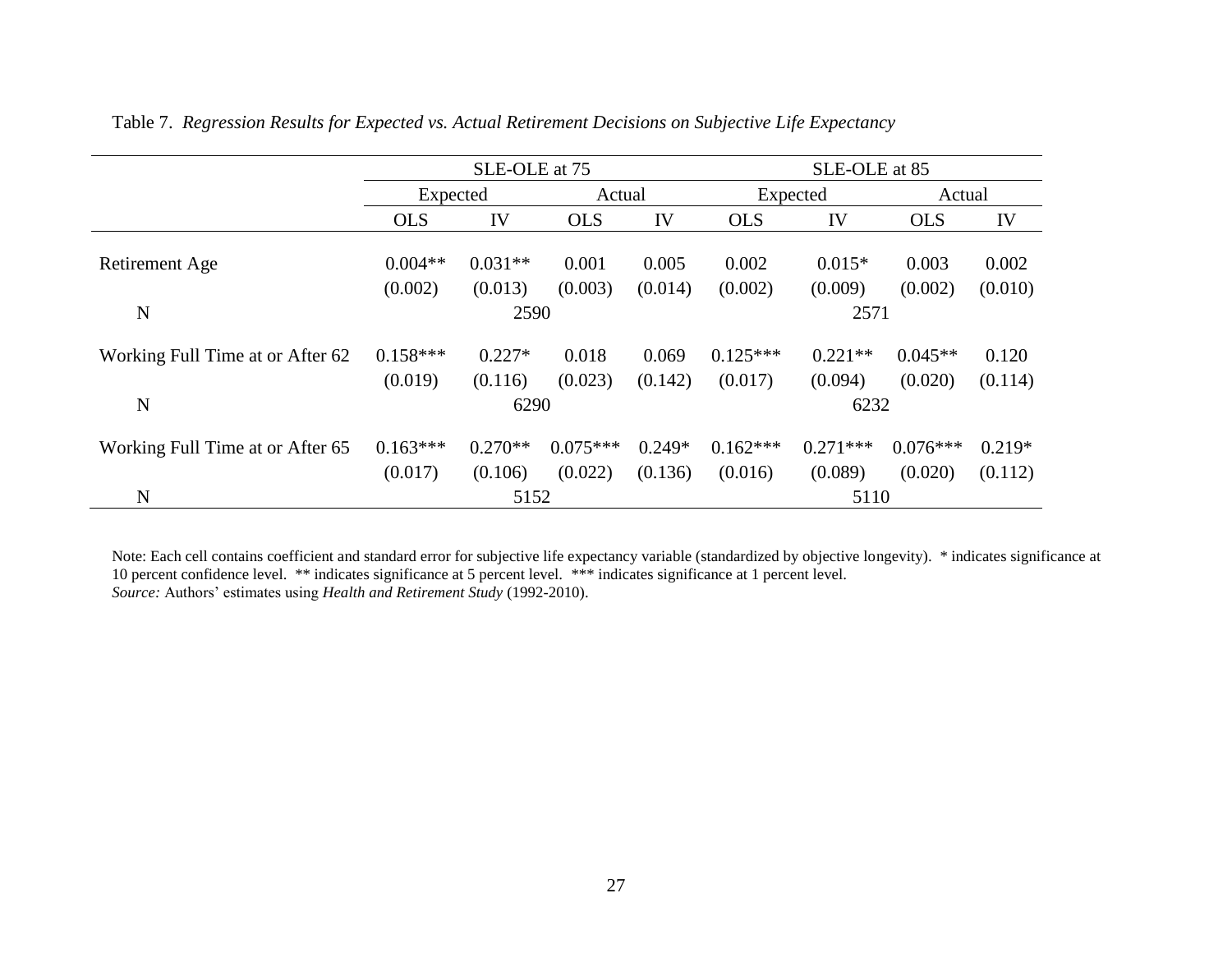|                        | <b>OLS</b>            | FE         | ${\rm IV}$            | <b>OLS</b>            | FE         | IV                    |
|------------------------|-----------------------|------------|-----------------------|-----------------------|------------|-----------------------|
| SLE-OLE at 75          | $0.007***$            | $0.002*$   | $0.014**$             |                       |            |                       |
|                        | (0.001)               | (0.001)    | (0.007)               |                       |            |                       |
| SLE-OLE at 85          |                       |            |                       | $0.007***$            | $0.003**$  | $0.012**$             |
|                        |                       |            |                       | (0.001)               | (0.002)    | (0.006)               |
| Low risk tolerant      | 0.069                 |            | 0.075                 | 0.075                 |            | 0.08                  |
|                        | (0.093)               |            | (0.093)               | (0.096)               |            | (0.095)               |
| Moderate risk tolerant | $0.332***$            |            | 0.338***              | $0.292**$             |            | 0.297***              |
|                        | (0.106)               |            | (0.106)               | (0.113)               |            | (0.113)               |
| High risk tolerant     | 0.073                 |            | 0.071                 | 0.032                 |            | 0.025                 |
|                        | (0.104)               |            | (0.104)               | (0.110)               |            | (0.110)               |
| Married                | $-0.157$              | $-0.259$   | $-0.155$              | $-0.01$               | $-0.033$   | $-0.005$              |
|                        | (0.169)               | (0.290)    | (0.167)               | (0.182)               | (0.373)    | (0.181)               |
| Divorced               | $0.323*$              | $-0.118$   | 0.301                 | 0.29                  | $-0.09$    | 0.281                 |
|                        | (0.185)               | (0.310)    | (0.185)               | (0.191)               | (0.357)    | (0.191)               |
| Widowed                | $-0.033$              | $-0.307$   | $-0.043$              | $-0.157$              | 0.237      | $-0.158$              |
|                        | (0.207)               | (0.374)    | (0.206)               | (0.213)               | (0.437)    | (0.213)               |
| Female                 | $-0.348***$           |            | $-0.306***$           | $-0.300***$           |            | $-0.264***$           |
|                        | (0.081)               |            | (0.091)               | (0.085)               |            | (0.095)               |
| White                  | $0.512***$            |            | $0.529***$            | $0.506***$            |            | $0.551***$            |
|                        | (0.088)               |            | (0.090)               | (0.094)               |            | (0.109)               |
| Hispanic               | $-0.239*$             |            | $-0.196$              | $-0.258**$            |            | $-0.233*$             |
|                        | (0.132)               |            | (0.137)               | (0.130)               |            | (0.133)               |
| <4 Children            | 0.098                 | 0.116      | 0.098                 | 0.217                 | 0.455      | 0.21                  |
|                        | (0.135)               | (0.287)    | (0.134)               | (0.139)               | (0.305)    | (0.139)               |
| 4+ Children            | 0.04                  | $-0.125$   | 0.036                 | 0.2                   | 0.222      | 0.196                 |
|                        | (0.140)               | (0.304)    | (0.140)               | (0.146)               | (0.347)    | (0.146)               |
| Has Siblings           | $-0.133$              | 0.022      | $-0.139$              | $-0.11$               | 0.064      | $-0.113$              |
|                        | (0.100)               | (0.279)    | (0.100)               | (0.101)               | (0.327)    | (0.101)               |
| Northeast              | $-0.001$              | $-1.400*$  | 0.005                 | 0.145                 | $-1.715**$ | 0.149                 |
|                        | (0.091)               | (0.736)    | (0.091)               | (0.096)               | (0.763)    | (0.096)               |
| Midwest                | $-0.066$              | $-0.902**$ | $-0.062$              | $-0.025$              | $-0.681$   | $-0.023$              |
|                        | (0.079)               | (0.449)    | (0.079)               | (0.083)               | (0.452)    | (0.083)               |
| West                   | 0.138                 | $-1.468**$ | 0.121                 | $0.180*$              | $-1.580*$  | 0.169                 |
|                        | (0.099)               | (0.586)    | (0.100)<br>$-0.113$   | (0.104)<br>$-0.117$   | (0.891)    | (0.104)               |
| Less than HS           | $-0.113$              |            |                       |                       |            | $-0.117$              |
| Some College           | (0.100)<br>$0.347***$ |            | (0.100)<br>$0.333***$ | (0.104)<br>$0.286***$ |            | (0.103)<br>$0.270***$ |
|                        | (0.083)               |            | (0.084)               | (0.089)               |            | (0.090)               |
| College or More        | $0.663***$            |            | $0.651***$            | $0.674***$            |            | $0.659***$            |
|                        | (0.095)               |            | (0.096)               | (0.100)               |            | (0.101)               |
| Employer HI            | $-0.042$              | $-0.055$   | $-0.046$              | $-0.007$              | $-0.028$   | $-0.007$              |
|                        | (0.093)               | (0.112)    | (0.092)               | (0.103)               | (0.142)    | (0.102)               |
| Government HI          | $-0.285**$            | 0.149      | $-0.300**$            | $-0.176$              | 0.229      | $-0.193$              |
|                        | (0.137)               | (0.206)    | (0.137)               | (0.149)               | (0.259)    | (0.149)               |
| Other HI               | $-0.094$              | $-0.041$   | $-0.092$              | $-0.1$                | $-0.054$   | $-0.094$              |
|                        | (0.102)               | (0.112)    | (0.102)               | (0.112)               | (0.133)    | (0.112)               |

Appendix Table 1: *Results of Regressions of Expected Retirement Age on Subjective Life Expectancy*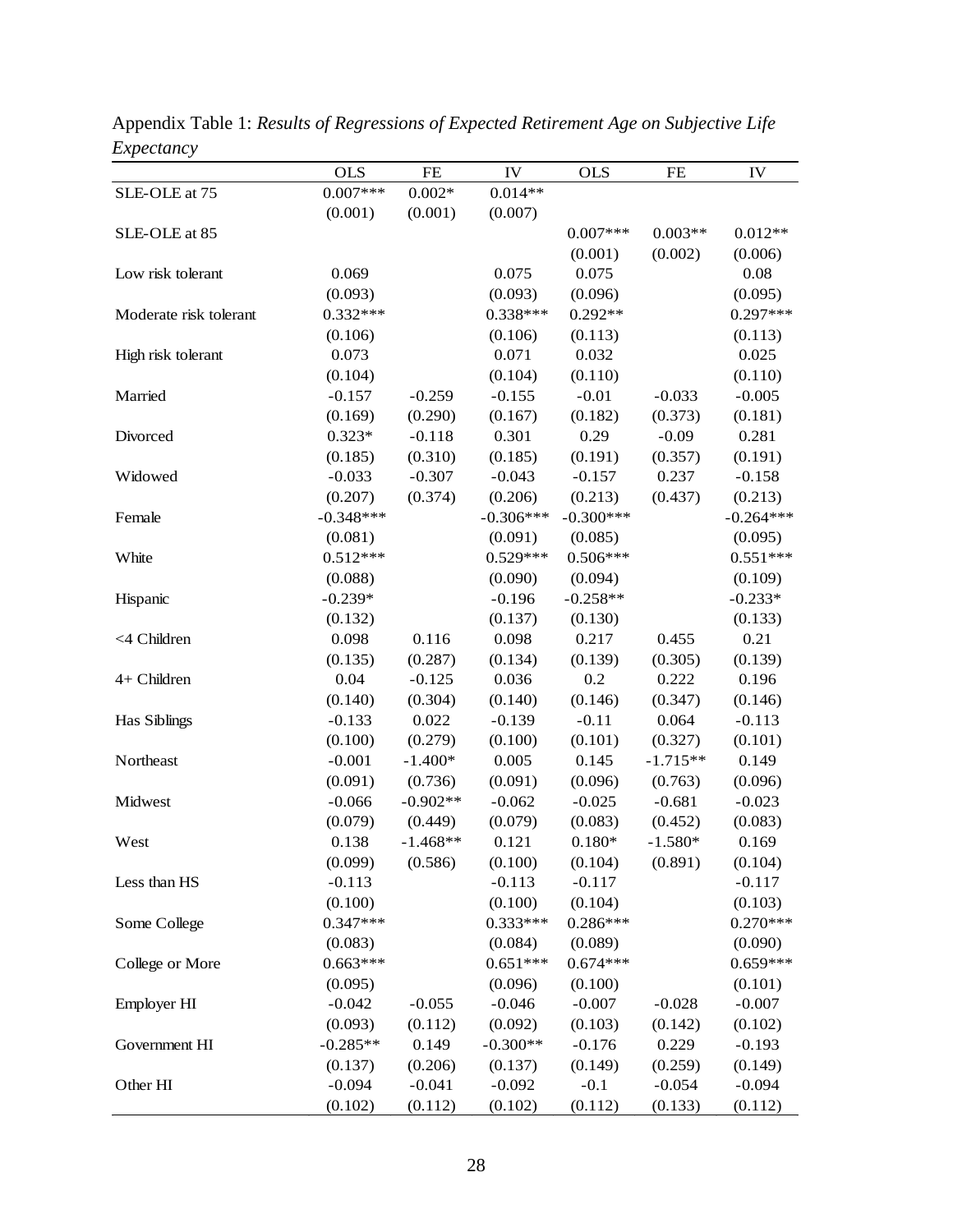|                            | <b>OLS</b>  | FE          | IV          | <b>OLS</b>  | <b>FE</b>   | IV          |
|----------------------------|-------------|-------------|-------------|-------------|-------------|-------------|
| Spouse on respondent's ESI | $0.167*$    | 0.039       | $0.170*$    | 0.131       | $-0.001$    | 0.136       |
|                            | (0.091)     | (0.101)     | (0.091)     | (0.100)     | (0.129)     | (0.100)     |
| Retiree HI                 | $-0.687***$ | $-0.111$    | $-0.695***$ | $-0.523***$ | $-0.029$    | $-0.530***$ |
|                            | (0.081)     | (0.091)     | (0.081)     | (0.088)     | (0.115)     | (0.089)     |
| <b>Blue Collar</b>         | $-0.308***$ | 0.25        | $-0.294***$ | $-0.272***$ | $0.625**$   | $-0.267***$ |
|                            | (0.077)     | (0.218)     | (0.079)     | (0.082)     | (0.298)     | (0.082)     |
| Self Employed              | $1.106***$  | $0.957***$  | 1.091***    | 1.049***    | $1.012***$  | $1.032***$  |
|                            | (0.115)     | (0.274)     | (0.115)     | (0.125)     | (0.370)     | (0.126)     |
| Ever Have DB               | $-0.963***$ | $-0.245***$ | $-0.964***$ | $-0.880***$ | $-0.330***$ | $-0.878***$ |
|                            | (0.062)     | (0.071)     | (0.062)     | (0.068)     | (0.091)     | (0.068)     |
| Ever Have DC               | $0.103*$    | $-0.177***$ | 0.091       | 0.078       | $-0.161*$   | 0.071       |
|                            | (0.058)     | (0.065)     | (0.059)     | (0.065)     | (0.083)     | (0.065)     |
| <b>U</b> Rate              | $0.120***$  | $0.075***$  | $0.121***$  | $0.125***$  | $0.090***$  | $0.123***$  |
|                            | (0.018)     | (0.017)     | (0.018)     | (0.019)     | (0.019)     | (0.019)     |
| Long Financial Planning    | $0.247***$  | 0.039       | $0.234***$  | $0.250**$   | 0.169       | $0.242**$   |
|                            | (0.084)     | (0.092)     | (0.085)     | (0.101)     | (0.131)     | (0.101)     |
| Lowest HH Income           | $-0.001$    | $0.331**$   | 0.01        | 0.07        | $0.423**$   | 0.076       |
|                            | (0.116)     | (0.140)     | (0.116)     | (0.128)     | (0.178)     | (0.128)     |
| 2nd HH Inc Quintile        | $0.196**$   | $0.204**$   | $0.197**$   | $0.223**$   | $0.210*$    | $0.224**$   |
|                            | (0.083)     | (0.093)     | (0.083)     | (0.092)     | (0.127)     | (0.092)     |
| 4th HH Inc Quintile        | $-0.317***$ | $-0.258***$ | $-0.320***$ | $-0.315***$ | $-0.313***$ | $-0.317***$ |
|                            | (0.075)     | (0.081)     | (0.075)     | (0.084)     | (0.098)     | (0.084)     |
| <b>Highest HH Income</b>   | $-0.640***$ | $-0.414***$ | $-0.654***$ | $-0.562***$ | $-0.348***$ | $-0.570***$ |
|                            | (0.092)     | (0.104)     | (0.092)     | (0.101)     | (0.126)     | (0.101)     |
| Lowest Wealth              | $0.870***$  | $0.267**$   | $0.856***$  | $0.845***$  | 0.207       | $0.828***$  |
|                            | (0.103)     | (0.131)     | (0.104)     | (0.113)     | (0.166)     | (0.115)     |
| 2nd Wealth Quintile        | $0.455***$  | $0.152*$    | $0.451***$  | $0.370***$  | 0.099       | $0.370***$  |
|                            | (0.081)     | (0.091)     | (0.081)     | (0.091)     | (0.119)     | (0.090)     |
| 4th Wealth Quintile        | $-0.276***$ | $-0.063$    | $-0.282***$ | $-0.283***$ | $-0.099$    | $-0.283***$ |
|                            | (0.076)     | (0.084)     | (0.076)     | (0.085)     | (0.108)     | (0.085)     |
| <b>Highest Wealth</b>      | $-0.626***$ | $-0.144$    | $-0.635***$ | $-0.613***$ | $-0.206$    | $-0.615***$ |
|                            | (0.095)     | (0.118)     | (0.095)     | (0.103)     | (0.148)     | (0.102)     |
| Fair or Poor Health        | $-0.332***$ | $-0.299***$ | $-0.245*$   | $-0.395***$ | $-0.407***$ | $-0.332***$ |
|                            | (0.088)     | (0.102)     | (0.125)     | (0.099)     | (0.131)     | (0.124)     |
| Any ADLs                   | $-0.208***$ | $-0.016$    | $-0.190***$ | $-0.206***$ | 0.021       | $-0.188***$ |
|                            | (0.059)     | (0.064)     | (0.061)     | (0.065)     | (0.079)     | (0.067)     |
| Never Smoked               | $-0.027$    | $-0.72$     | $-0.017$    | 0.047       | 1.208***    | 0.051       |
|                            | (0.073)     | (1.594)     | (0.074)     | (0.076)     | (0.408)     | (0.076)     |
| Smoke Now                  | $-0.141*$   | $-0.255*$   | $-0.098$    | $-0.126$    | $-0.19$     | $-0.091$    |
|                            | (0.083)     | (0.145)     | (0.095)     | (0.088)     | (0.180)     | (0.099)     |

Appendix Table 1 (cont'd)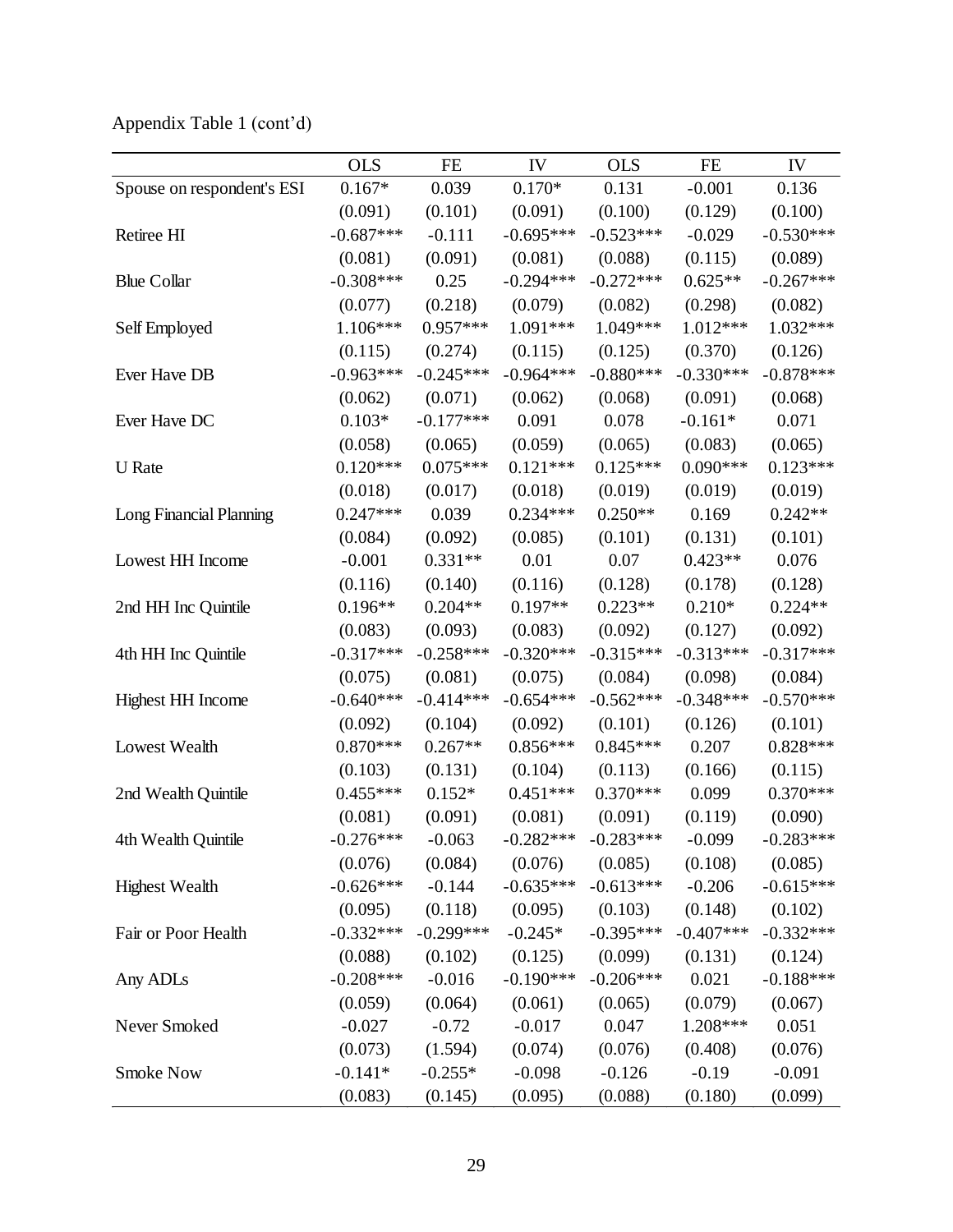| Appendix Table 1 (cont'd) |  |  |  |  |
|---------------------------|--|--|--|--|
|---------------------------|--|--|--|--|

|                              | <b>OLS</b>  | <b>FE</b> | IV          | <b>OLS</b>  | <b>FE</b> | ${\rm IV}$  |
|------------------------------|-------------|-----------|-------------|-------------|-----------|-------------|
| Doesn't Drink                | 0.047       | $-0.01$   | 0.057       | 0.022       | $-0.016$  | 0.028       |
|                              | (0.065)     | (0.085)   | (0.065)     | (0.071)     | (0.116)   | (0.071)     |
| Drink Heavily                | $-0.095$    | 0.062     | $-0.093$    | $-0.072$    | 0.042     | $-0.067$    |
|                              | (0.089)     | (0.110)   | (0.089)     | (0.094)     | (0.129)   | (0.094)     |
| <b>High Blood Pressure</b>   | 0.039       | 0.143     | 0.056       | 0.036       | 0.113     | 0.051       |
|                              | (0.063)     | (0.089)   | (0.064)     | (0.067)     | (0.099)   | (0.069)     |
| Diabetes                     | 0.039       | 0.073     | 0.052       | 0.03        | 0.103     | 0.049       |
|                              | (0.102)     | (0.157)   | (0.102)     | (0.110)     | (0.188)   | (0.112)     |
| Cancer                       | 0.038       | 0.144     | 0.068       | 0.081       | 0.092     | 0.103       |
|                              | (0.141)     | (0.198)   | (0.144)     | (0.150)     | (0.251)   | (0.152)     |
| Lung Condition               | $0.262*$    | 0.14      | 0.289**     | $0.339**$   | 0.203     | $0.359**$   |
|                              | (0.145)     | (0.202)   | (0.146)     | (0.147)     | (0.226)   | (0.148)     |
| <b>Heart Condition</b>       | $-0.053$    | 0.043     | $-0.028$    | $-0.059$    | $-0.098$  | $-0.033$    |
|                              | (0.105)     | (0.153)   | (0.108)     | (0.110)     | (0.184)   | (0.114)     |
| Stroke                       | 0.039       | $-0.362$  | 0.05        | $-0.084$    | $-0.174$  | $-0.075$    |
|                              | (0.263)     | (0.279)   | (0.265)     | (0.277)     | (0.384)   | (0.276)     |
| <b>Psychiatric Condition</b> | $0.178*$    | $-0.176$  | $0.181*$    | $0.189*$    | $-0.107$  | $0.193*$    |
|                              | (0.104)     | (0.165)   | (0.104)     | (0.115)     | (0.214)   | (0.114)     |
| Arthritis                    | $-0.110*$   | $-0.01$   | $-0.109*$   | $-0.112*$   | 0.023     | $-0.110*$   |
|                              | (0.063)     | (0.080)   | (0.063)     | (0.067)     | (0.091)   | (0.067)     |
| Spouse $<$ 50                | $0.581***$  | $0.251*$  | $0.571***$  | $0.510***$  | 0.085     | 0.499***    |
|                              | (0.109)     | (0.141)   | (0.109)     | (0.116)     | (0.171)   | (0.116)     |
| Spouse $62+$                 | $0.345***$  | 0.137     | $0.346***$  | $0.323***$  | 0.182     | $0.320***$  |
|                              | (0.091)     | (0.118)   | (0.091)     | (0.106)     | (0.159)   | (0.105)     |
| Spouse Fair/Poor Health      | $0.168*$    | 0.126     | $0.180**$   | $0.175*$    | 0.073     | $0.179*$    |
|                              | (0.090)     | (0.102)   | (0.091)     | (0.098)     | (0.134)   | (0.098)     |
| <b>Spouse Working</b>        | $0.341***$  | 0.131     | $0.343***$  | $0.284***$  | 0.148     | $0.284***$  |
|                              | (0.091)     | (0.115)   | (0.091)     | (0.098)     | (0.145)   | (0.098)     |
| Spouse Unemployed            | $0.649***$  | 0.337     | $0.662***$  | $0.634**$   | 0.359     | $0.652***$  |
|                              | (0.224)     | (0.240)   | (0.224)     | (0.249)     | (0.286)   | (0.249)     |
| Spous Disabled               | 0.228       | 0.173     | 0.21        | 0.102       | 0.321     | 0.1         |
|                              | (0.222)     | (0.215)   | (0.223)     | (0.249)     | (0.276)   | (0.248)     |
| <b>Spouse Retired</b>        | $-0.447***$ | 0.162     | $-0.445***$ | $-0.435***$ | $0.307**$ | $-0.431***$ |
|                              | (0.097)     | (0.117)   | (0.097)     | (0.109)     | (0.153)   | (0.109)     |
| Respondent on Spouse's ESI   | $-0.332***$ | $-0.143$  | $-0.340***$ | $-0.262**$  | $-0.213$  | $-0.262**$  |
|                              | (0.103)     | (0.120)   | (0.104)     | (0.116)     | (0.156)   | (0.116)     |
| Spouse has ESI               | 0.068       | 0.051     | 0.085       | 0.046       | $-0.09$   | 0.056       |
|                              | (0.095)     | (0.112)   | (0.097)     | (0.106)     | (0.149)   | (0.106)     |
| Spouse has RHI               | $-0.182**$  | 0.092     | $-0.185**$  | $-0.295***$ | 0.085     | $-0.298***$ |
|                              | (0.089)     | (0.096)   | (0.089)     | (0.097)     | (0.123)   | (0.097)     |